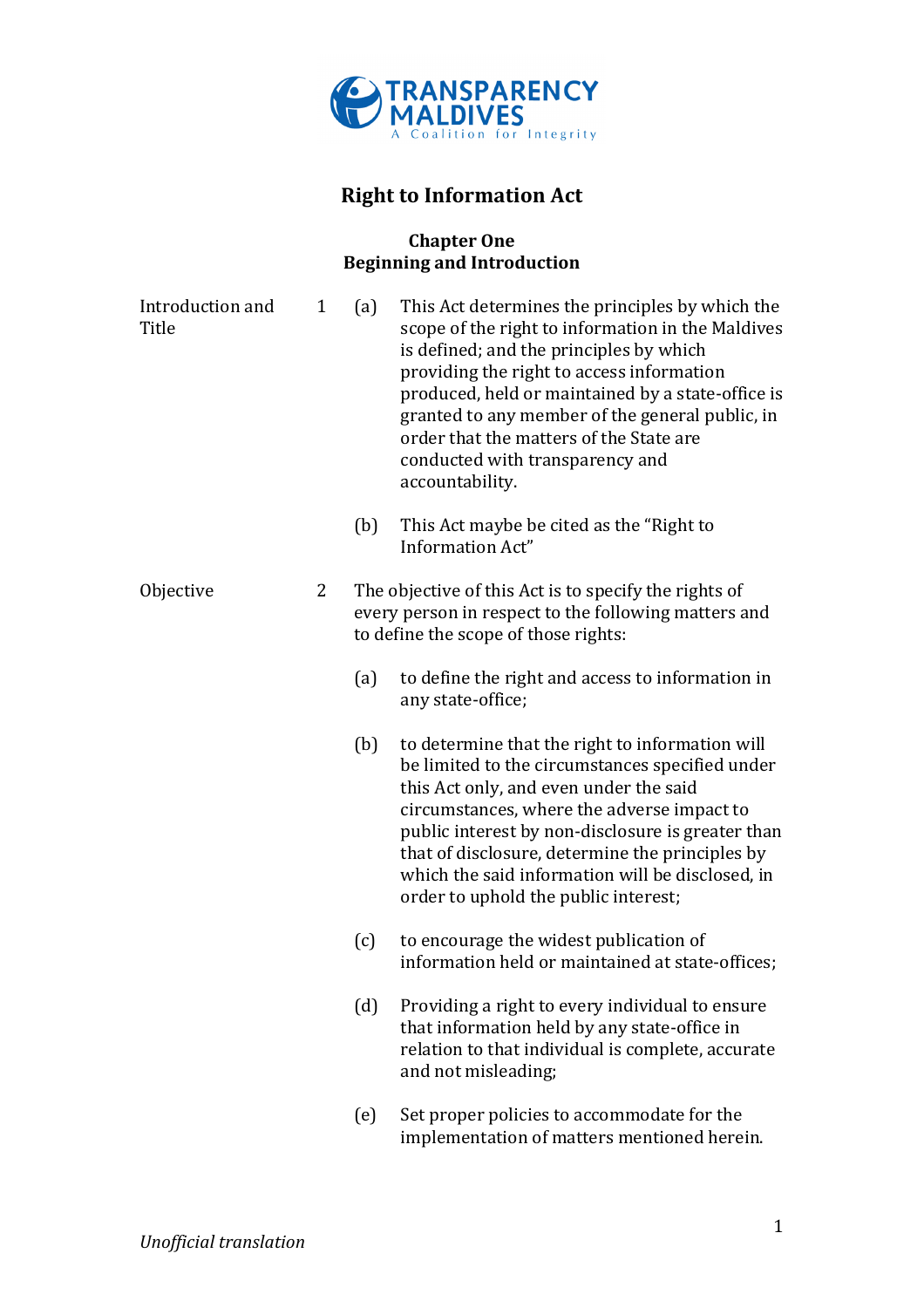

# **Chapter Two Scope of Right**

| General Right to<br>Information | 3 | (a) | This Act, unless otherwise stated herein,<br>obligates any public or private authority upon<br>which a request has been made under this Act,<br>in inform, within due course, any person<br>making a request for information, whether it<br>holds the information specified in the request,<br>or from which authority such record can be<br>obtained.                                                                                                           |
|---------------------------------|---|-----|------------------------------------------------------------------------------------------------------------------------------------------------------------------------------------------------------------------------------------------------------------------------------------------------------------------------------------------------------------------------------------------------------------------------------------------------------------------|
|                                 |   | (b) | Where such record is to be provided within the<br>scope of this Act, the state-office upon which the<br>request has been made, must do so within due<br>course, unless otherwise stated herein.                                                                                                                                                                                                                                                                  |
|                                 |   | (c) | Notwithstanding where a statute, already<br>enforced or that comes into enforcement after<br>this Act, specifies that information present at a<br>state-office shall be disclosed under a certain<br>procedure, or specifies that such information<br>shall not be disclosed, precedence must be<br>given to the principles specified in this Act.<br>Disclosure or non-disclosure of such<br>information shall be based on the norms<br>determined in this Act. |
| Right to<br>Information         | 4 | (a) | Access to information from a state-office in<br>accordance with this Act shall be a legally<br>enforceable right available to every person who<br>requests for such information;                                                                                                                                                                                                                                                                                 |
|                                 |   | (b) | Enforceable legal right under sub-section (a) of<br>this section shall mean that access to<br>information may be requested in accordance<br>with this Act, or through a judicial authority and<br>a judicial order granting such access may be<br>obtained and utilized                                                                                                                                                                                          |
| Abolished state-<br>offices     | 5 |     | Either of the following shall be responsible for<br>information produced, held or maintained by a state-<br>office that has ceased to exist:-                                                                                                                                                                                                                                                                                                                    |
|                                 |   | (a) | where function of a state-office are assigned to<br>another state-office, responsibility shall be<br>borne by the assigned office.                                                                                                                                                                                                                                                                                                                               |
|                                 |   |     |                                                                                                                                                                                                                                                                                                                                                                                                                                                                  |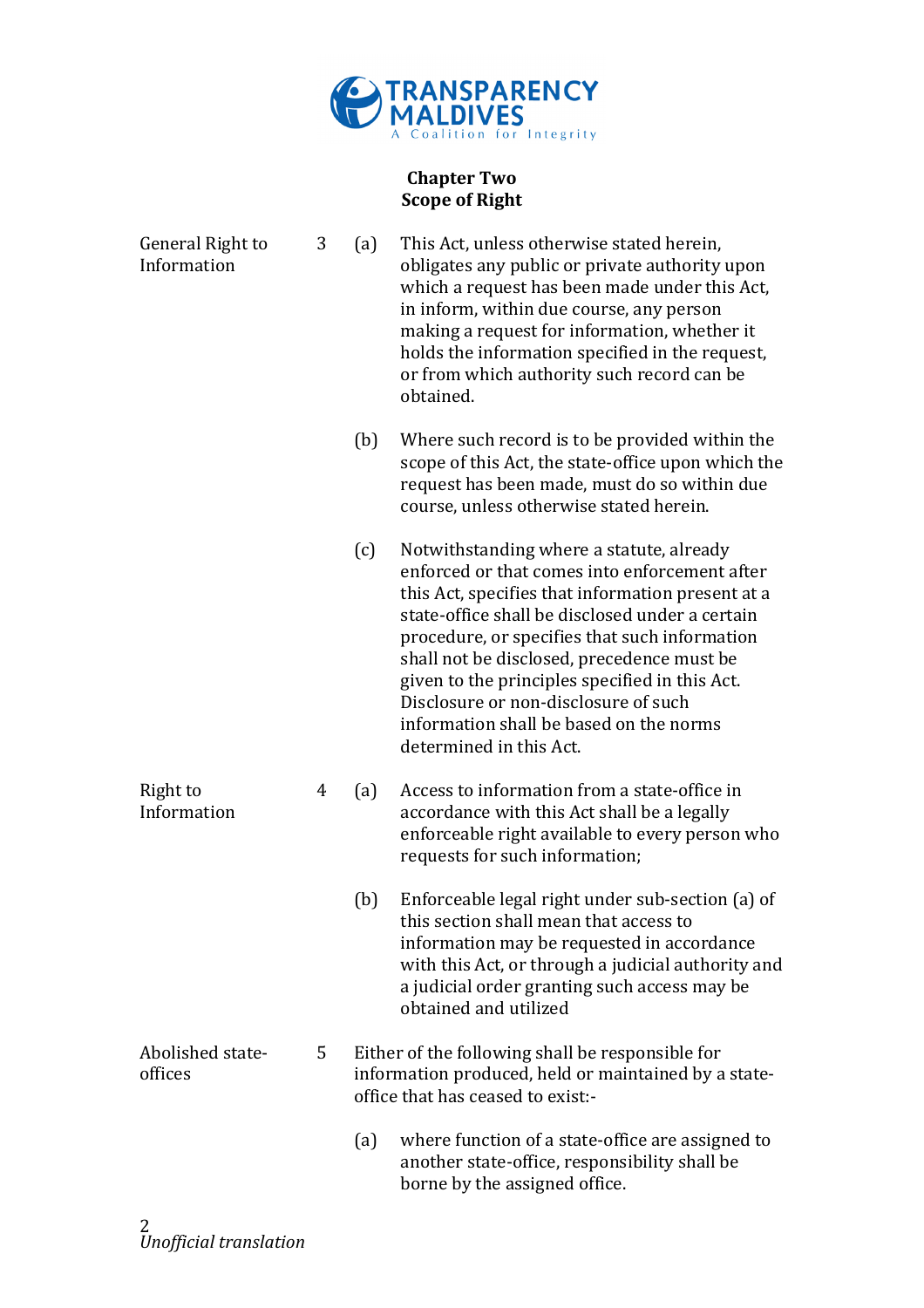

|                            |   | (b) |     | where the functions of a state-office are<br>assigned to two or more other state-offices,<br>responsibility shall be borne by whichever of<br>those offices which holds the relevant<br>information in question                                                                                                                                                  |
|----------------------------|---|-----|-----|------------------------------------------------------------------------------------------------------------------------------------------------------------------------------------------------------------------------------------------------------------------------------------------------------------------------------------------------------------------|
|                            |   | (c) |     | where the functions of that state-office have not<br>been assigned to any other state-office, the<br>responsibility shall be borne by the authority in<br>whose custody the information lie.                                                                                                                                                                     |
|                            |   |     |     | <b>Chapter Three</b><br><b>Request for Information</b>                                                                                                                                                                                                                                                                                                           |
| Request for<br>Information | 6 | (a) |     | A request for information from a state-office<br>must be made to the Information Officer of that<br>office in writing and must:                                                                                                                                                                                                                                  |
|                            |   |     | (1) | state that the request for information is<br>made under this Act;                                                                                                                                                                                                                                                                                                |
|                            |   |     | (2) | provide such details concerning that<br>information as is reasonably necessary to<br>identify it;                                                                                                                                                                                                                                                                |
|                            |   |     | (3) | specify an address where documents to<br>be given to the applicant under this Act<br>shall be sent to;                                                                                                                                                                                                                                                           |
|                            |   |     | (4) | be accompanied by the fee payable under<br>the rules promulgated by that state-office<br>for access to such information; or give<br>assurance of payment upon request by<br>that state-office.                                                                                                                                                                   |
|                            |   |     | (5) | specify the name, address and phone<br>number of the person submitting the<br>request                                                                                                                                                                                                                                                                            |
|                            |   | (b) |     | Where the person requesting for information, is<br>incapable of submitting a request in writing, as<br>prescribed in subsection (a) of this section, due<br>to a physical incapability or illiteracy, such<br>persons may orally submit their request, with<br>the information specified in subsection (a) of<br>this section, to the Information Officer of the |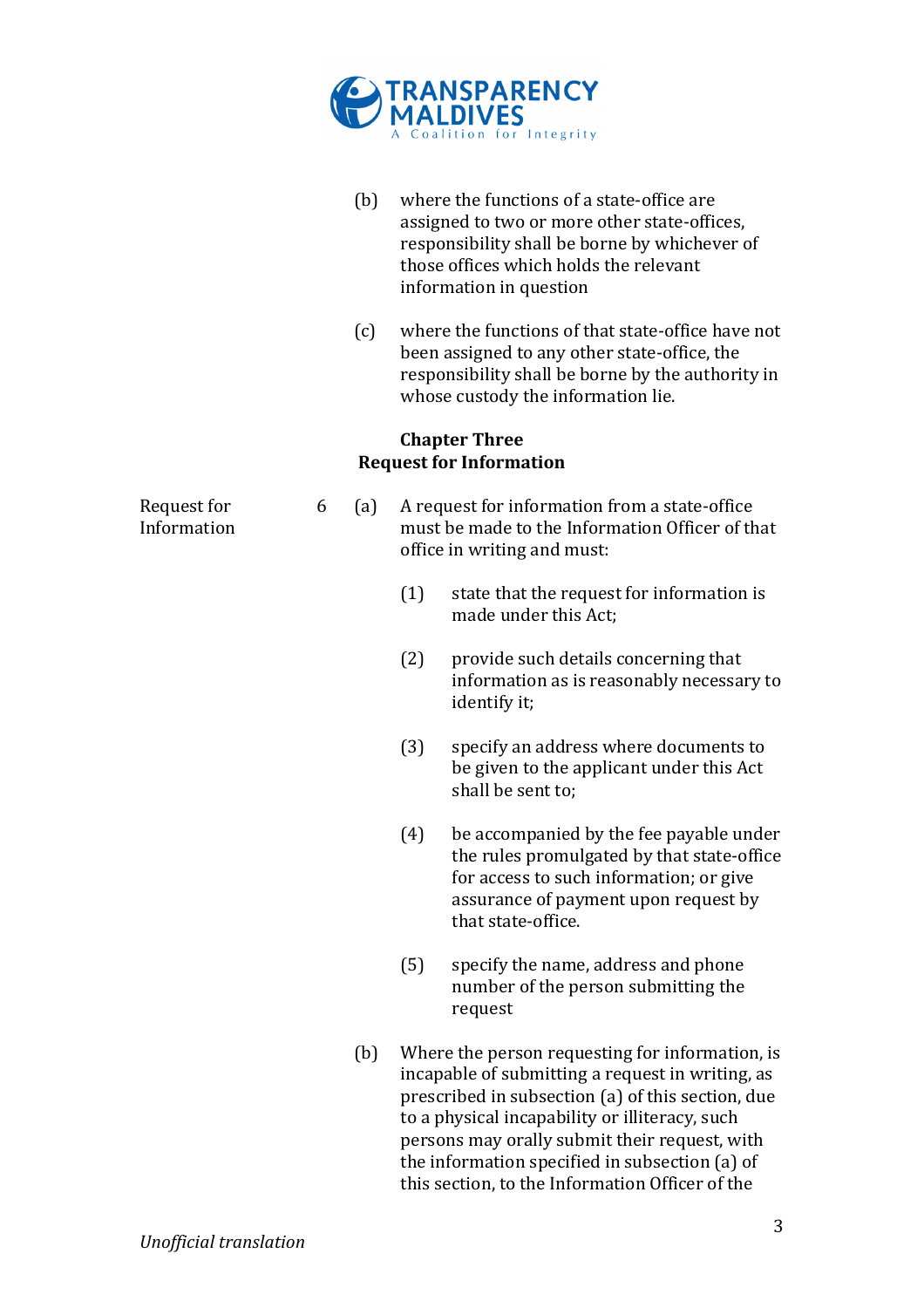

state-office. In such circumstances, the Information Officer, must write down the request, sign it, and have a third person witness the process, have the witness sign the request, have the person orally submitting the request fingerprint the request, and give a copy of the written request to that person.

- $(c)$  A State Office may, in accordance with this Act, prepare and introduce a specific application form for the purpose of making a request. Such an application form, however, shall not be a cause for inconvenience or unreasonable delay in processing a request
- $(d)$  In circumstances where the form mentioned in subsection (c) of this section has not been introduced by the State Office, or where the form is unavailable, requesting for information without the form shall be permissable.
- (e) The form mentioned in subsection  $(b)$  of this section shall not compel to provide any information except those specified in subsection (a) of this section.
- $(f)$  The state-office must provide a receipt acknowledging that a request has been submitted.
- 7 (a) Where a request to access for information is made under this Act, action on the request must be taken as promptly as possible and such access must be provided as soon as may be practicable. That period shall not in any event exceed 21 (twenty-one) days.
	- (b) Notwithstanding subsection (a) of this section, where the information sought for concerns the life or liberty of a person, the same shall be provided within forty-eight hours of the receipt of the request.
	- $(c)$  If the information requested involves a lot of information or can only be provided after extensive research, and finding that information

Time within which to comply with request for information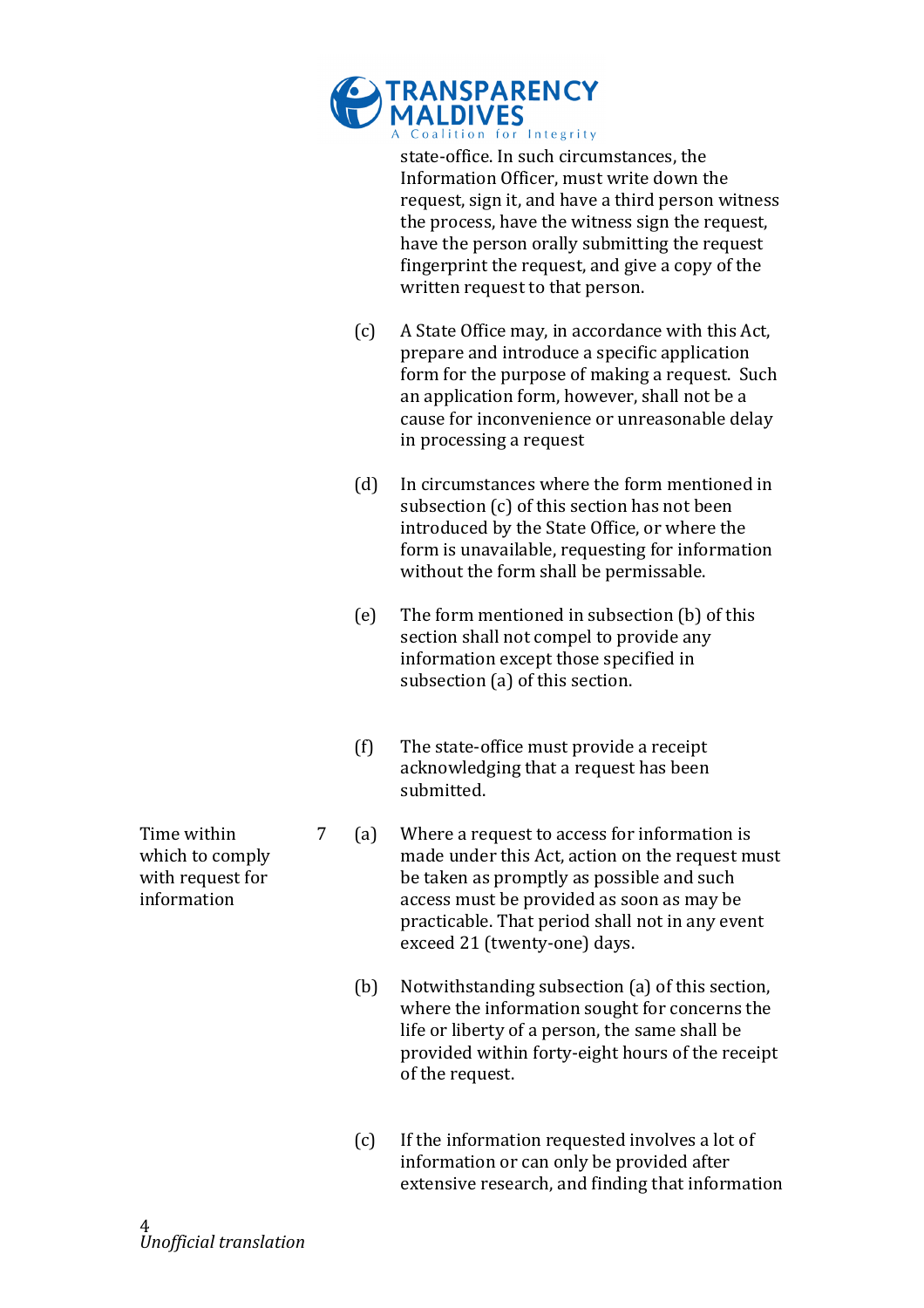

requires an excessive amount of time which would disrupt the normal work load of that State Office, that State Office has the discretion to extend the 21 day period stipulated in subsection (a) of this Section for further 14 days period, which must be made in writing within the first 21 days of the application.

- (d) Where a state-office fails to comply with the periods and procedure prescribed in subsections (a), (b) and (c) of this section, that office shall for the purposes of this Act be considered to have refused access to such information.
- 8 (a) A request for access to information from a stateoffice may be declined for failure to provide the necessary information in the application, as required in this Act. . However, a request may be so declined only after notifying the applicant and providing the applicant an opportunity to complete all the information required for an application in compliance with this Act, and after offering assistance to help the applicant comply with the requirements of the Act. . If the applicant still fails to comply with the stipulations required for an application under this Act.
	- (b) Where the state-office has responded to the request, or had done so to the same request previously, and where after the response there has been no change to the information since then, or where sufficient time had not elapsed... the state-office having notified the applicant in writing has the discretion not to proceed with the request, for the reasons so given.
- 9 (a) A state-office in receipt of a request shall under the following circumstances transfer the request to another office. If:
	- $(1)$  the information to which the request relates is not in custody of the state-office in receipt of the request, and the information is to the knowledge of that office held by another office; or,

Incomplete or Inaccurate or **Meaningless** Request

Transfer of a request from one state-office to the

other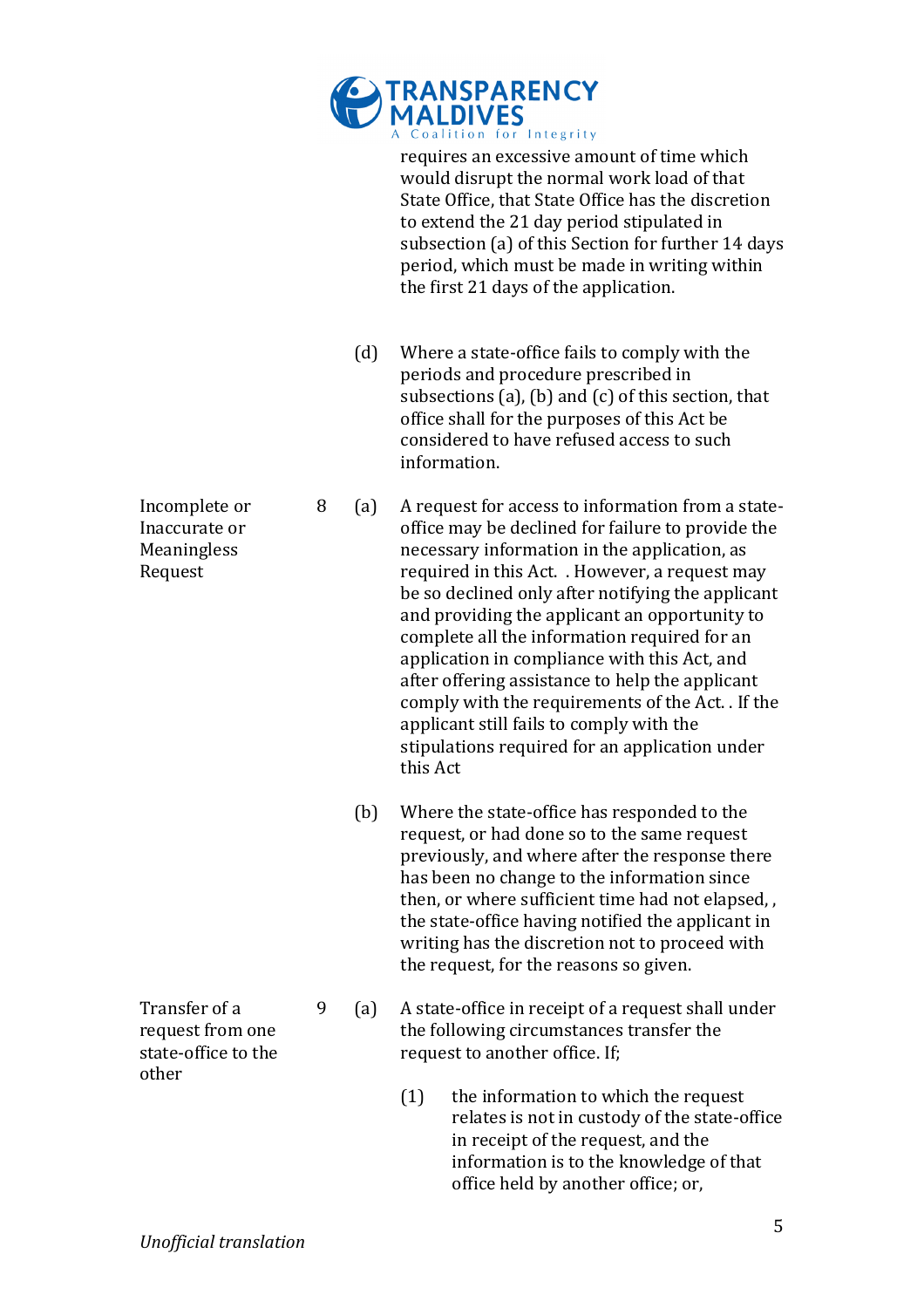

- (2) the information to which the request relates is held by the state-office in receipt of the request but its disclosure may best be made by another office; or,
- $(3)$  another state-office consents to the transfer of a request to that office
- (b) Where a state-office transfers a request to information to another office, in accordance with subsection (a) of this section, it must notify the applicant of the transfer in writing, specifying the date of transfer and the reason for which the request was transferred to the other office.
- $(c)$  Where a state-office transfers a request to  $\overline{c}$ information to another office, in accordance with subsection (a) of this section, it must complete the transfer within 7 days of receiving the request.
- 10 Where the request to access certain information is made, and where it is found that the relevant information is not at the time available in written form but is stored in any other medium which can be retrieved or replicated on to written form, the stateoffice in receipt of the request shall deal with the request as if it were a request to access a written document. For the purposes of this Act such information will be deemed to be in the form of a written document.

#### **Chapter Four Acknowledgement**

**Decisions** regarding! requests to access information

- 11 (a) On receiving a request for information the Information Officer of the related state-office must decide on the following:
	- $(1)$  whether the information requested can be given promptly or at a later date or if it would be permissible to disclose such information;
	- $(2)$  whether any fee shall be charged to disclose such information;

Information! stored in formats other than documents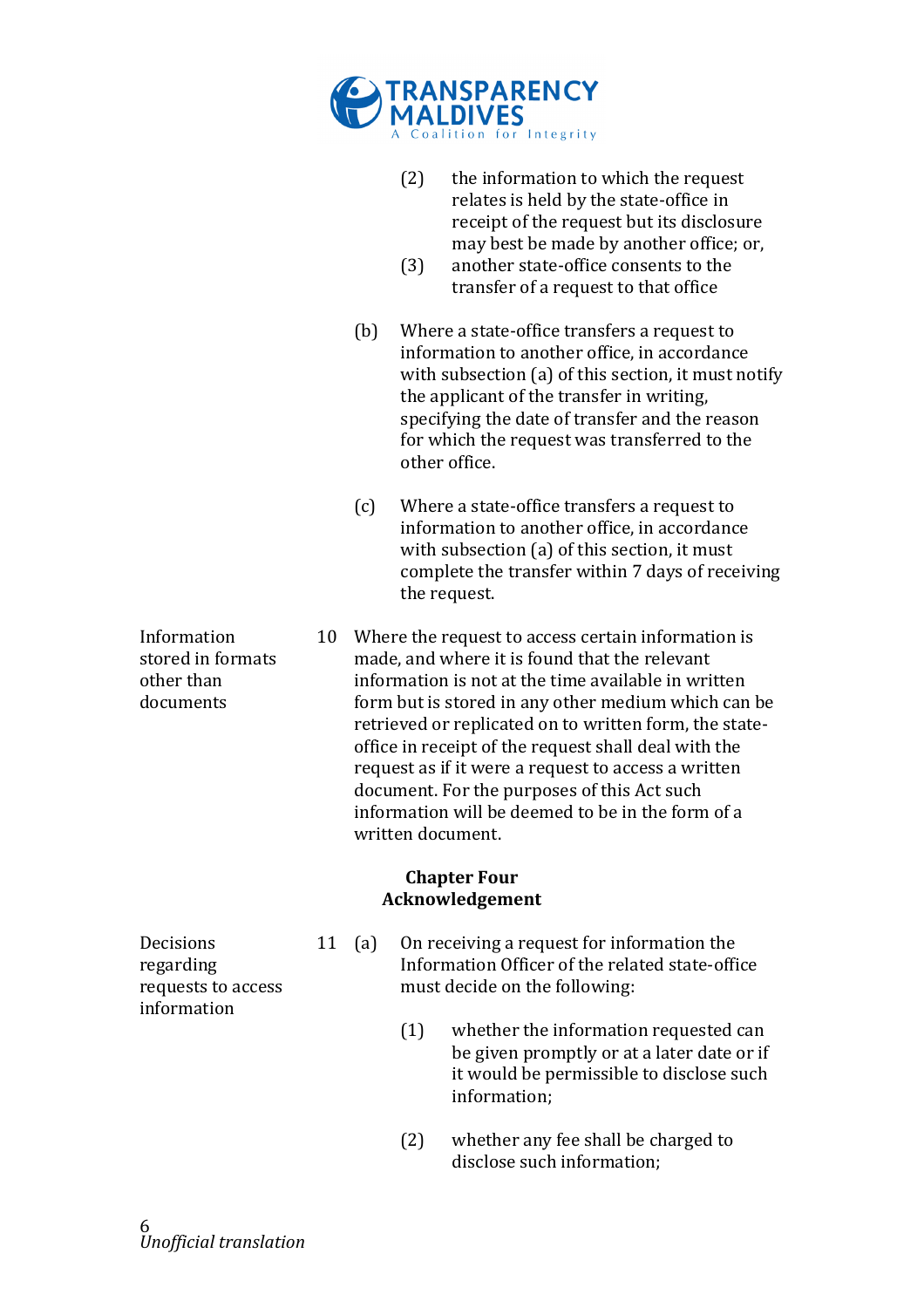

- $(3)$  whether the information cannot be given within 21 (twenty-one) days;
- (b) Where a state-office fails to notify anything to  $\theta$ the applicant who has made a request to access information within 30 (thirty) days of such request, that office shall for the purposes of this Act be considered to have refused access to such information.
- 12 Where a request for access to information is received to a state-office, it shall reply to the applicant in writing, informing the following:
	- (a) Where the application is accepted, notice thereof, the amount payable for the disclosure of the requested information and the manner in which the information would be disclosed:
	- $(b)$  where the application is not accepted, notice thereof and the reason(s) thereof;
	- $(c)$  whether the information requested is available or not from the state-office to which the request was made:
	- $(d)$  where the information requested is in the custody of the state-office but cannot be disclosed, the reason(s) for non-disclosure;
	- (e) where the information requested cannot be disclosed within 21 (twenty-one) days, the  $reason(s)$  for delay;
	- $(f)$  that the applicant has the right to appeal under this Act, should the applicant wish to appeal the response given to him in accordance to subsections (b), (c), (d) and (e) of this section.
	- 13 (a) On receiving a request to access information, the Information officer of the related stateoffice may refuse to disclose the information if:
		- $(1)$  the request relates to information exempted by this Act, and does not meet any of the circumstances specified in section 20 of this Act, or

Refusal to disclose the information!

requested

Acknowledging a

request for information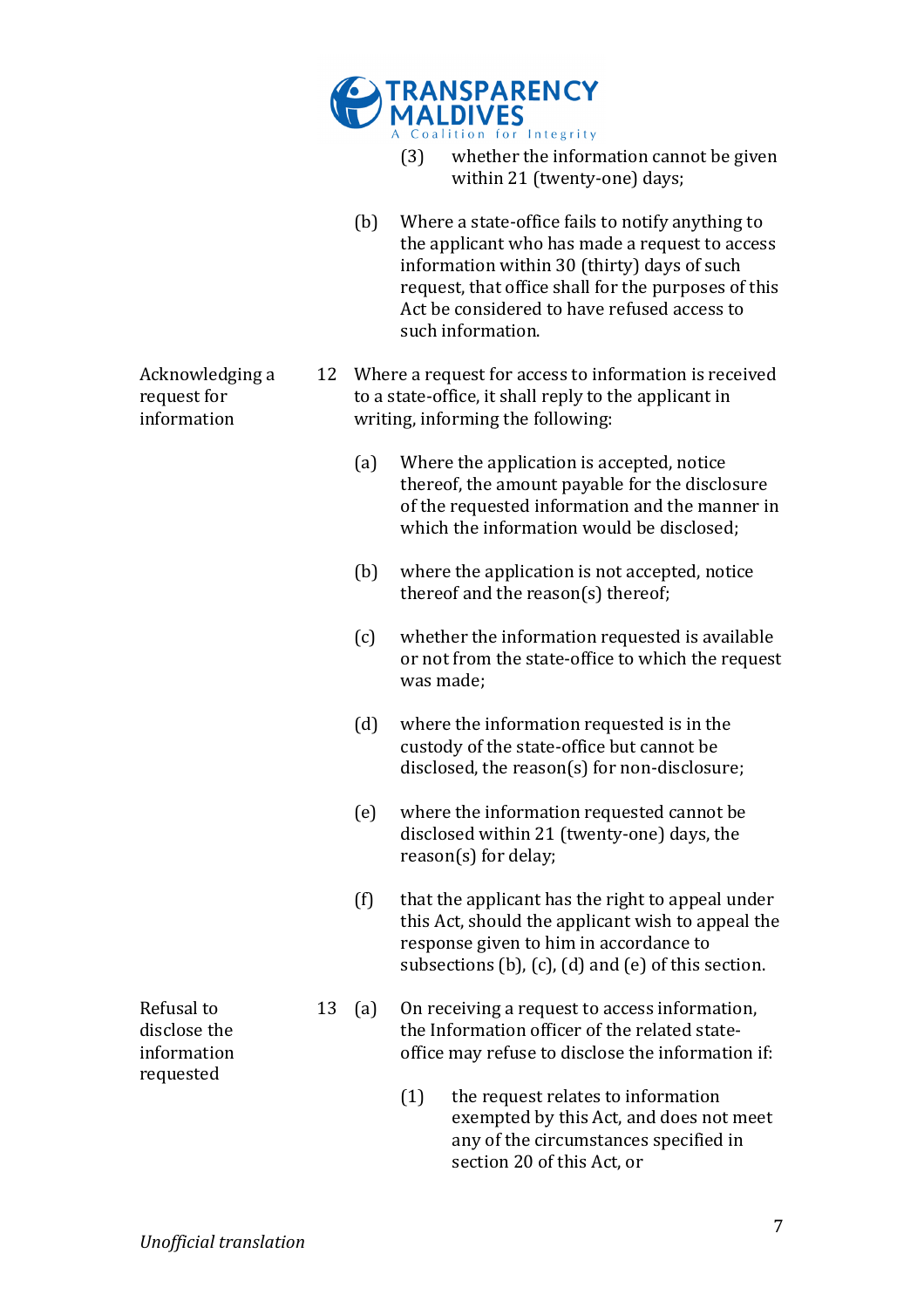

- $(2)$  the information is otherwise accessible to the public from that office or elsewhere, free of charge or for a fee
- $(3)$  the information is otherwise accessible to the public without any payment and is disclosed to the public as a normal practice or policy of that State Office.
- $(4)$  the information is available as a matter of course to the public for a payment.
- (b) Notwithstanding subsection  $(a)(1)$  of this section, where a request for information relates to that which has been exempt from this Act, and where that information is exempt because it contains a specific piece of information that can be deleted, and such deletion would remove it from the ambit of an exempt information under the Act, then the state-office in receipt of the request shall not refuse access to that information, if it is possible to grant access after deleting the exempt information.
- (c) Where a state-office declined access to information by virtue of subsection  $(a)$  of this section, the state-office must notify the applicant in writing, the reason for the decision.
- (d) In circumstances where the Information Officer refuses to provide information specified in subsection  $(a)(2)$  of this section, the applicant must be made known the place, or the stateoffice, or the procedure by which the requested information can be sought.
- 14 (a) If the requested information cannot be disclosed when the application is made due to the following reasons, the information can be withheld having decided a time for disclosure and up until such time:
	- $(1)$  where the information ought to be published under this or another Act and the time for such publication has not arrived at the time the request is made; or

Deferment in disclosing a record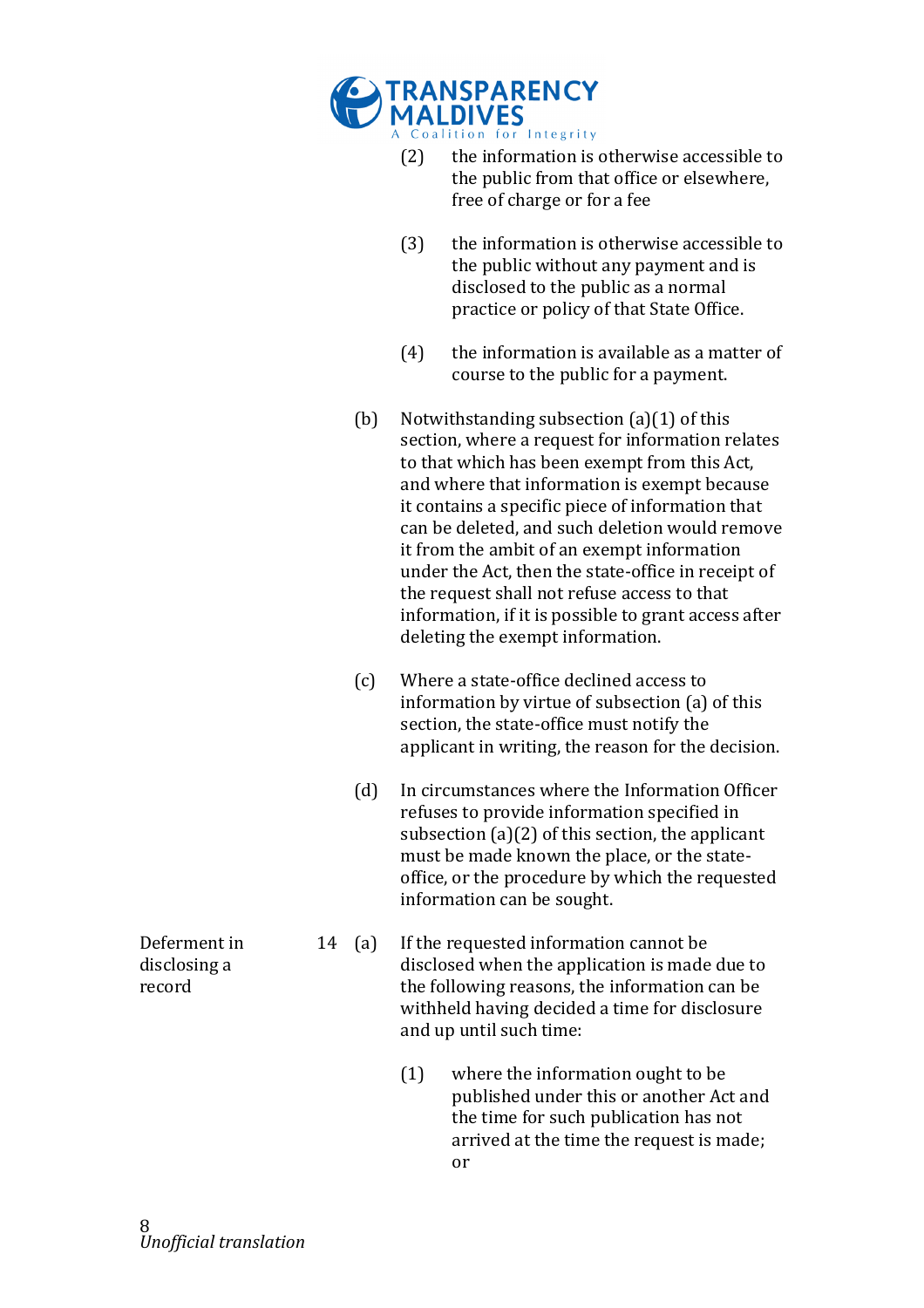

- $(2)$  where the document is prepared for presentation to the People's Majlis and the time for such presentation has not arrived at the time request is made; or
- $(3)$  if the document is prepared to be presented to a certain authority as may be required by law or an ongoing event or a preplanned event and the time for such presentation has not arrived at the time request is made.
- (b) The Information Officer, having decided to defer the disclosure of information in accordance with subsection (a) of this section, shall inform in writing to the applicant that the disclosure of requested information has been deferred stating the reason for the deferral and the date on which the deferred information would be disclosed.
- $(c)$  Once the applicant is notified of the deferment in accordance with subsection (b) of this section, the applicant has the right to lodge a complaint with the Review Committee of the state-office within 14 (fourteen) days of the receipt of the deferment notification.
- (d) Where the decision of the Review Committee of the state-office, in relation to a complaint lodged, pursuant to subsection  $(c)$  of this section, is also to defer access to the requested information, that decision must be notified in writing to the applicant. Whereby the applicant has the right to appeal to the Information Commissioner, within 14 (fourteen) days of the receipt of the said notification.
- 15 (a) Access to information may be granted to a person in any one or more of the following ways:
	- $(1)$  if the information is in existence a reasonable opportunity to inspect and study the information; or
	- $(2)$  provide a copy of the information; or

Ways in which information! maybe disclosed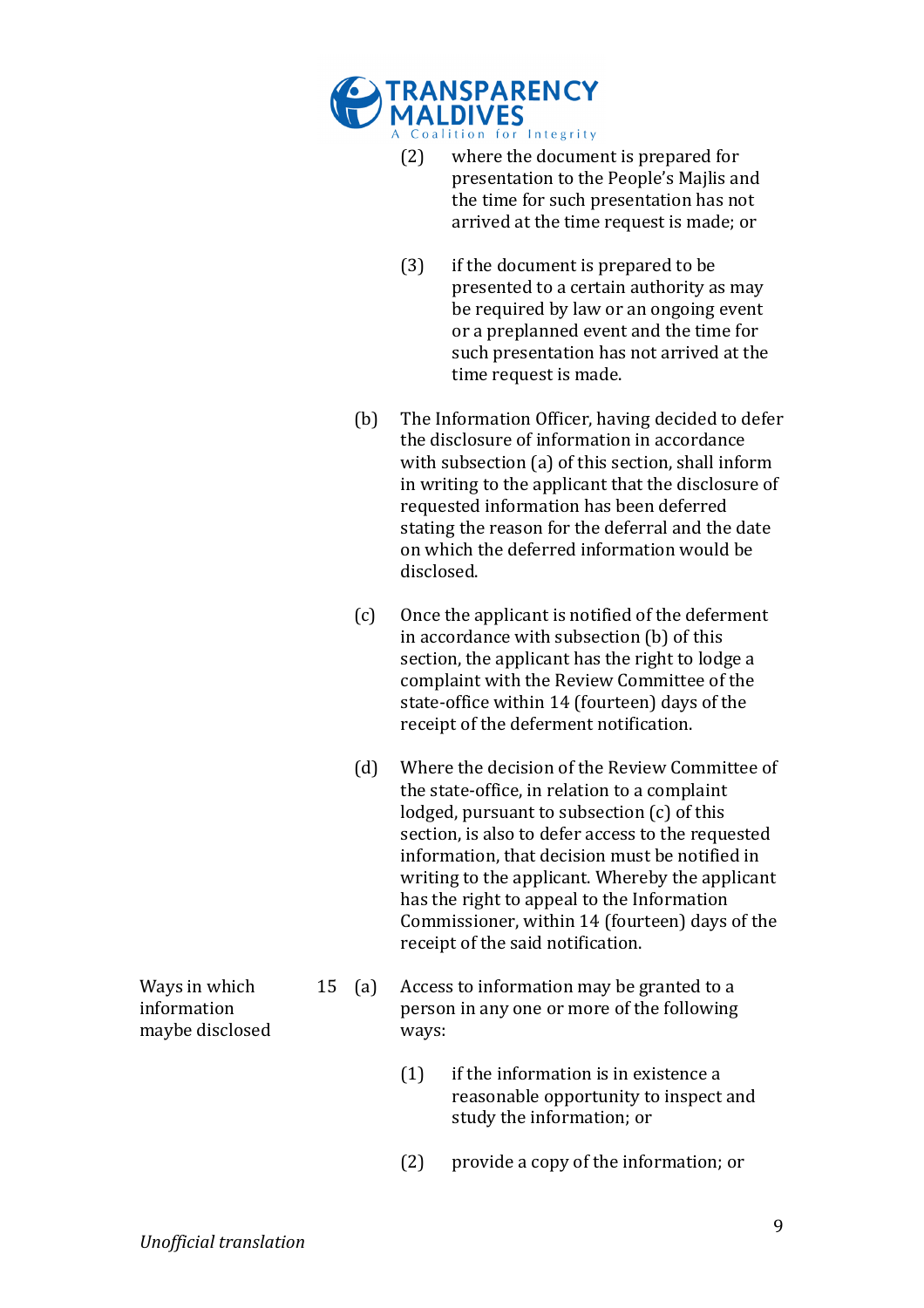

- $(3)$  if the information can be heard or viewed with or without the assistance of another devise, provide a reasonable opportunity to hear or view the information; or
- $(4)$  if the document is in the form of shorthand writing or in recorded form, provide a cognitive transcript of the same.
- (b) Where an applicant requests access in a particular form as is stated in sub-section (a) then access must be granted in that particular form.
- (c) Notwithstanding subsection (b) of this section, access may be granted in a form different from the manner requested if the following is encountered in granting access in the form requested by the applicant:
	- $(1)$  if the work to provide the information in the requested form would impede the general functions of the state-office;
	- $(2)$  where, at the moment of disclosure, providing the information in the form requested, it would be detrimental to the information in its original form, or to the preservation of the information in its original form.
	- $(3)$  if it would involve an infringement of copyright.
- $(d)$  If access to information is granted in a manner different from the manner in which it is requested as in subsection  $(c)$  above, and it involves an increase in the applicable charge, the applicant must then be made to understand the rise in the charge, and access to information may not be granted unless the applicant consents to receive the information for that increased charge.
- (e) If the information is in more than one language, it must be provided in the language requested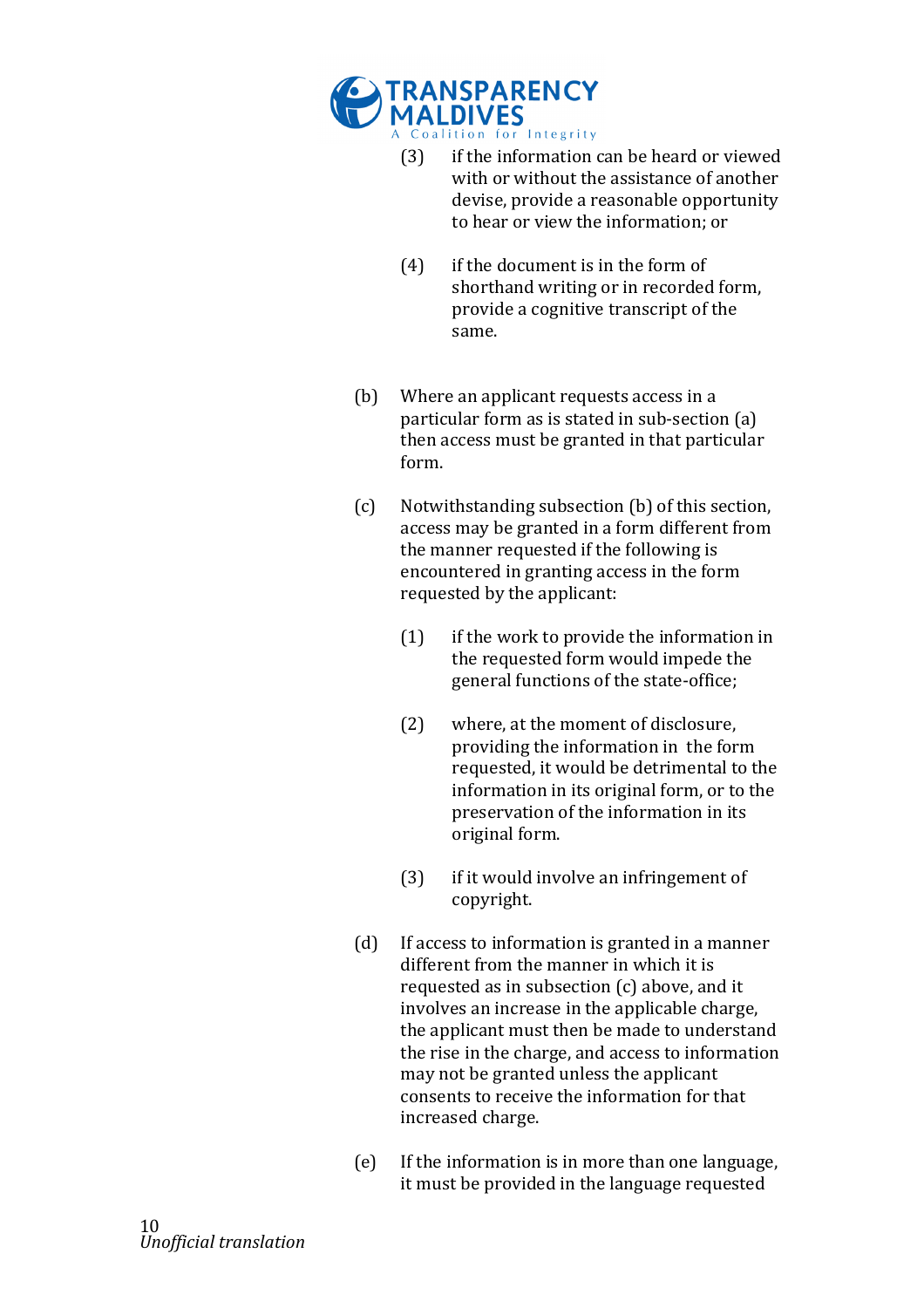

by the applicant. Notwithstanding this principle, where the information is prepared in the Dhivehi language or English or both, providing the information in any of these two languages shall be deemed as having complied with this provision.

### **Chapter Five Correcting Information**

| The right to<br>request to correct<br>information<br>regarding a<br>person | 16 |     | Where after having examined or being given a copy of<br>a piece of information, the applicant under the<br>following circumstances informs the state-office that<br>the information requires correction, the state-office<br>shall after verification, amend the records<br>appropriately if: |
|----------------------------------------------------------------------------|----|-----|-----------------------------------------------------------------------------------------------------------------------------------------------------------------------------------------------------------------------------------------------------------------------------------------------|
|                                                                            |    | (a) | the information contains personal information<br>of the applicant;                                                                                                                                                                                                                            |
|                                                                            |    | (b) | the information has to be used for<br>administrative purposes;                                                                                                                                                                                                                                |
|                                                                            |    | (c) | the information according to whom it relates to<br>is, incorrect, untrue, incomplete, or misleading                                                                                                                                                                                           |
| Refusal to amend<br>records in a state-<br>office                          | 17 | if: | Where an application is made for amendment of<br>records held by a state-office, the office in receipt of<br>such application may decide not to amend the records                                                                                                                             |
|                                                                            |    | (a) | the state-office is confident that the information<br>is complete, correct and not substantially<br>misleading,                                                                                                                                                                               |
|                                                                            |    | (b) | the state-office is confident that the application<br>to amend the records contains incorrect or<br>misleading information,                                                                                                                                                                   |
|                                                                            |    | (c) | the procedure for amendment of the<br>information to which the application for<br>amendment relates is specifically provided for<br>in a statute, and said procedure was not<br>followed.                                                                                                     |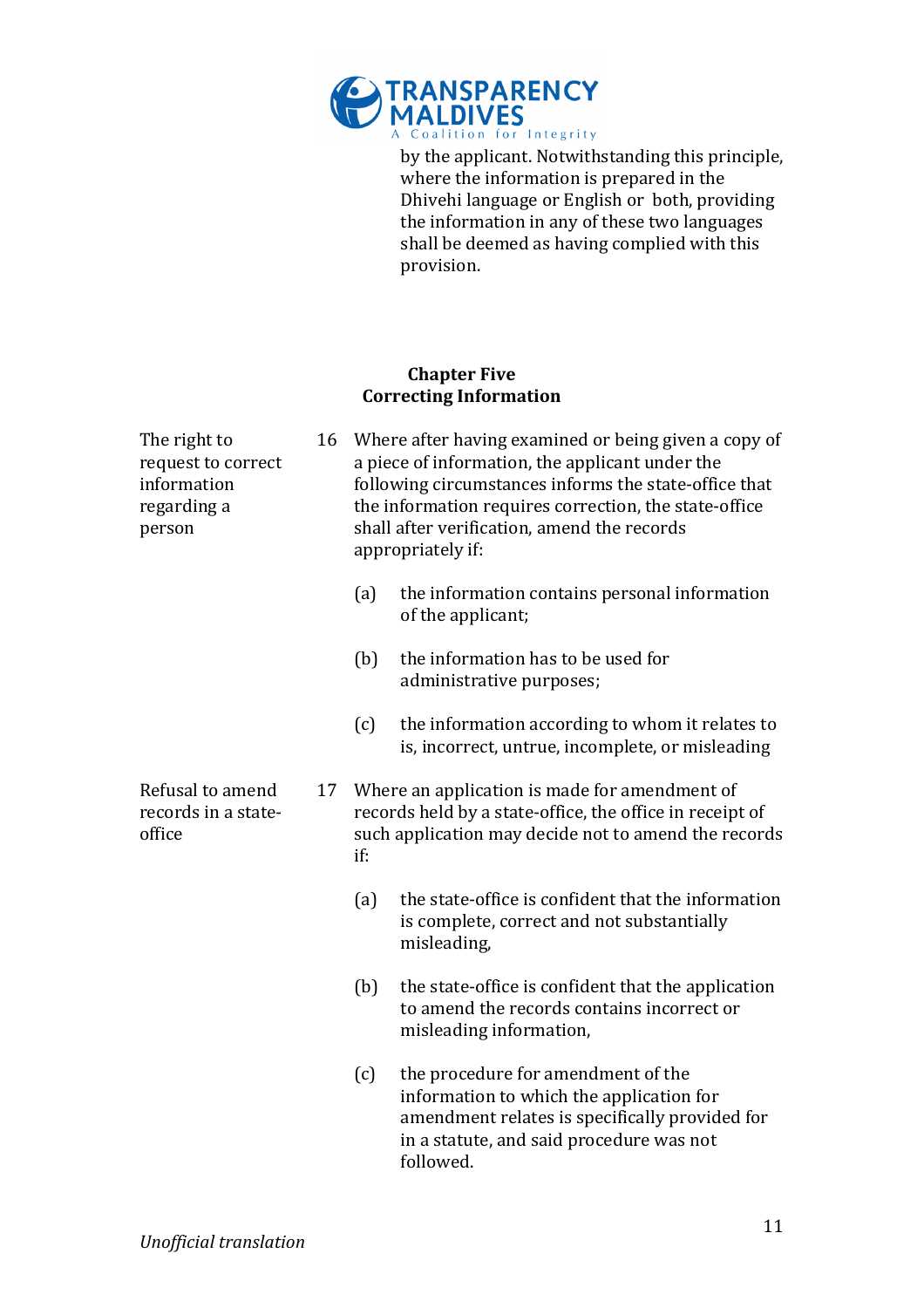

Requirement of annotations 18 Where a person makes an application for amendment of information relating to him, claiming that the information in the state-office is incorrect, untrue or incomplete and where the state-office decides not to amend that information, the applicant may request for an "annotation" to be included in that information: (a) specifying that certain details in the information are claimed to be incorrect or untrue or misleading; or  $(b)$  where the information is untrue or incorrect, those details which according to that person would make the information, correct or complete. **Chapter Six Charges** Charging Fees  $19 \text{ (a)}$  Circumstances under which fees shall be charged and the rate at which such fees shall be charged for the disclosure of information shall be determined in a regulation made in accordance with this Act. (b) The state-office, by virtue of the regulation mentioned in subsection (a) of this section, shall have the authority to charge a fee for disclosing of any information under this Act.  $(c)$  In so determining the applicable fee or charge, pursuant to subsection (a) of this section, due consideration must be given to the following:  $(1)$  that the charge or fee payable does not exceed the actual cost of transforming and providing the information in the required format;  $(2)$  that the fee does not amount to a charge taken for the task of searching, examining, collecting and verifying the information;  $(3)$  That no inconvenience is caused to a person who is financially disadvantaged, in obtaining access to information which he is entitled to under this Act: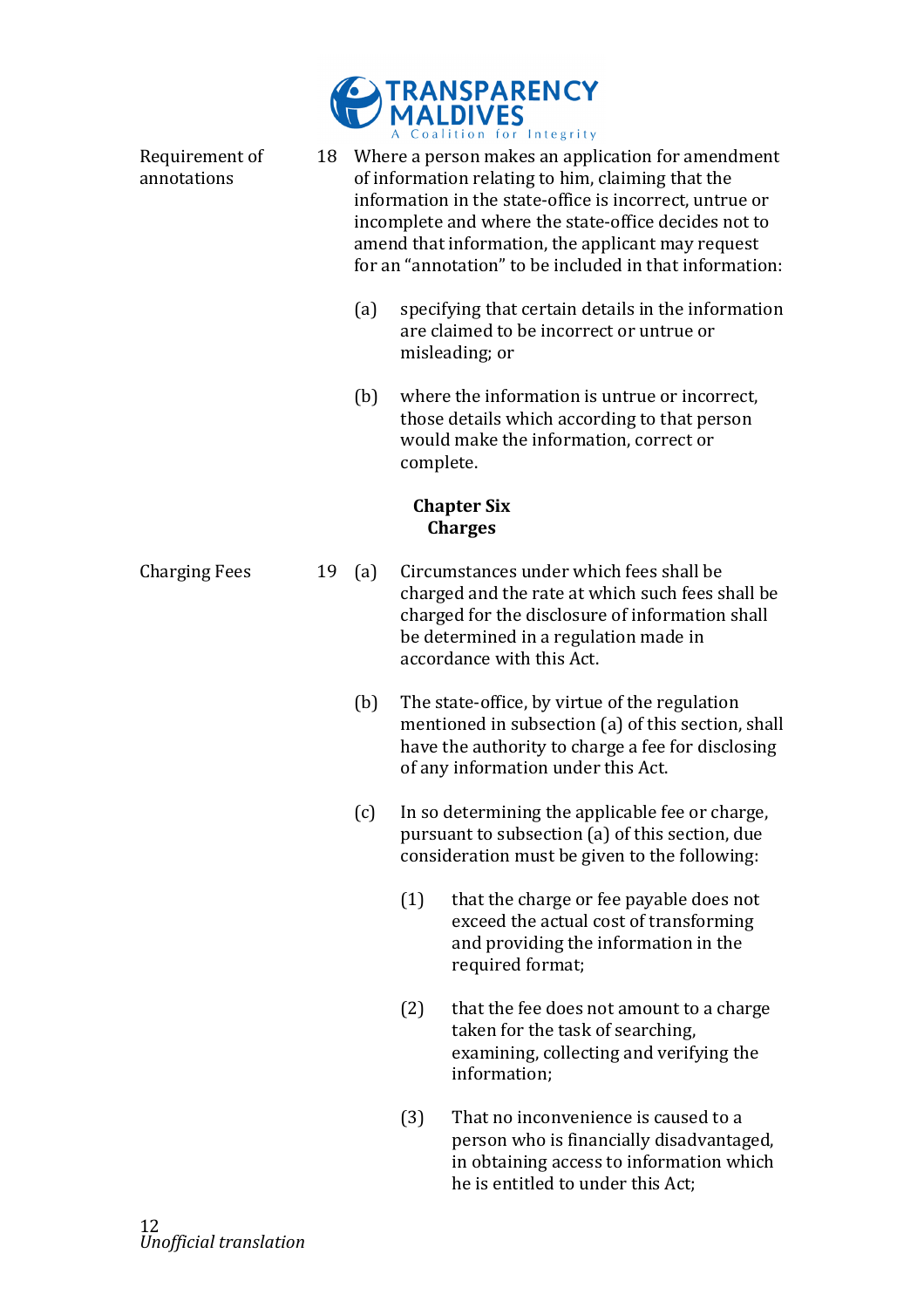

- $(4)$  That no fee shall be charged where the information requested is personal information of the applicant or the information sought relates to that which is of general public interest.
- (d) Notwithstanding the authority of imposing fees for access to information by State-Offices under this Section, , in the event where the State-Office fails to provide information within the specified time period under this Act, the information must be provided to the applicant free of charge.
- (e) Where the information sought for from a State-Office is accessible information under this Act, upon request for such information, the information officer of the state-office must inform the applicant of the fee payable for accessing the requested information.
- $(f)$  Following shall be specified in the regulation formulated under subsection (a) of this section:
	- $(1)$  the procedure for deciding fees;
	- $(2)$  parties from whom fees shall not be charged
	- (3) parties exempted from fees
	- (4) maximum chargeable fee

#### **Chapter Seven Precedence of Public Interest and Exemptions**

| Giving Precedence<br>to Public Interest | $20 \text{ (a)}$ | Every section in this Chapter shall be<br>interpreted to accommodate and maintain the<br>principles prescribed in this section and<br>without imposing limitations on the said<br>principles. |
|-----------------------------------------|------------------|-----------------------------------------------------------------------------------------------------------------------------------------------------------------------------------------------|
|                                         |                  | Martin Barbara di Caraca di Barbara di Languagna di Ciletta                                                                                                                                   |

 $(b)$  Notwithstanding anything any section of this Chapter, a state-office shall disclose information upon request where larger public interest warrants the disclosure of such information rather than denial of access and where the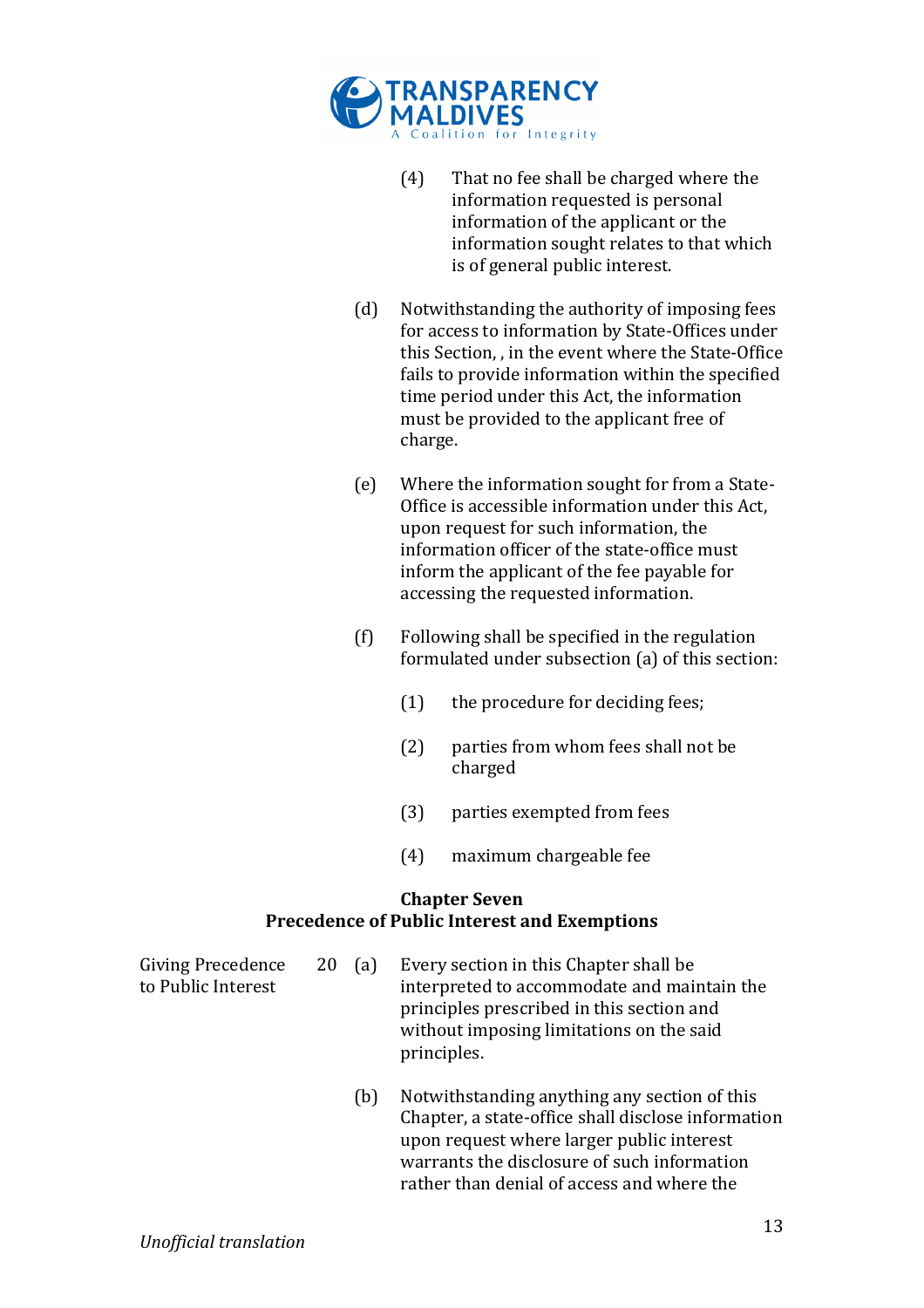|                                             |    |     |           | <b>TRANSPARENCY</b><br>MALDIVES<br>A Coalition for Integrity<br>interest protected by non-disclosure is<br>outweighed by the interests of the larger public<br>upon disclosure.                                                          |
|---------------------------------------------|----|-----|-----------|------------------------------------------------------------------------------------------------------------------------------------------------------------------------------------------------------------------------------------------|
|                                             |    | (c) |           | Where access to certain information sought for<br>under this Act is not granted citing reasons of<br>public interest, the following grounds shall not<br>be regarded as justifiable reasons that would<br>erode public interest:         |
|                                             |    |     | (1)       | the information contains such details if<br>disclosed to the public may make it<br>difficult for the concerned state-office to<br>be answerable;                                                                                         |
|                                             |    |     | (2)       | the information contains such details that<br>may undermine public confidence in the<br>concerned state-office;                                                                                                                          |
|                                             |    |     | (3)       | the information contains such deletions,<br>which may adversely impact the<br>comprehension of the remaining details.                                                                                                                    |
| <b>Partial Disclosure</b><br>of Information | 21 |     |           | Where an application is made for access to<br>information, and part of that information is exempted<br>from disclosure under this Act, having removed the<br>exempted part, the remaining part of the information<br>shall be disclosed. |
| Information<br>received in                  | 22 |     |           | The following information shall be exempt from the<br>disclosure under this Act:                                                                                                                                                         |
| confidence                                  |    | (a) |           | Information, disclosure of which is an offence<br>under any law of Maldives;                                                                                                                                                             |
|                                             |    | (b) |           | information, disclosure of which could cause<br>action for breach of confidence to be filed<br>against the government, or                                                                                                                |
|                                             |    | (c) |           | information, disclosure of which could prevent<br>future communication of such information to<br>the government.                                                                                                                         |
|                                             |    | (d) | fairness: | The following information, where disclosure<br>may not be in the best interest of justice and                                                                                                                                            |
|                                             |    |     | (1)       | details whose disclosure could have a                                                                                                                                                                                                    |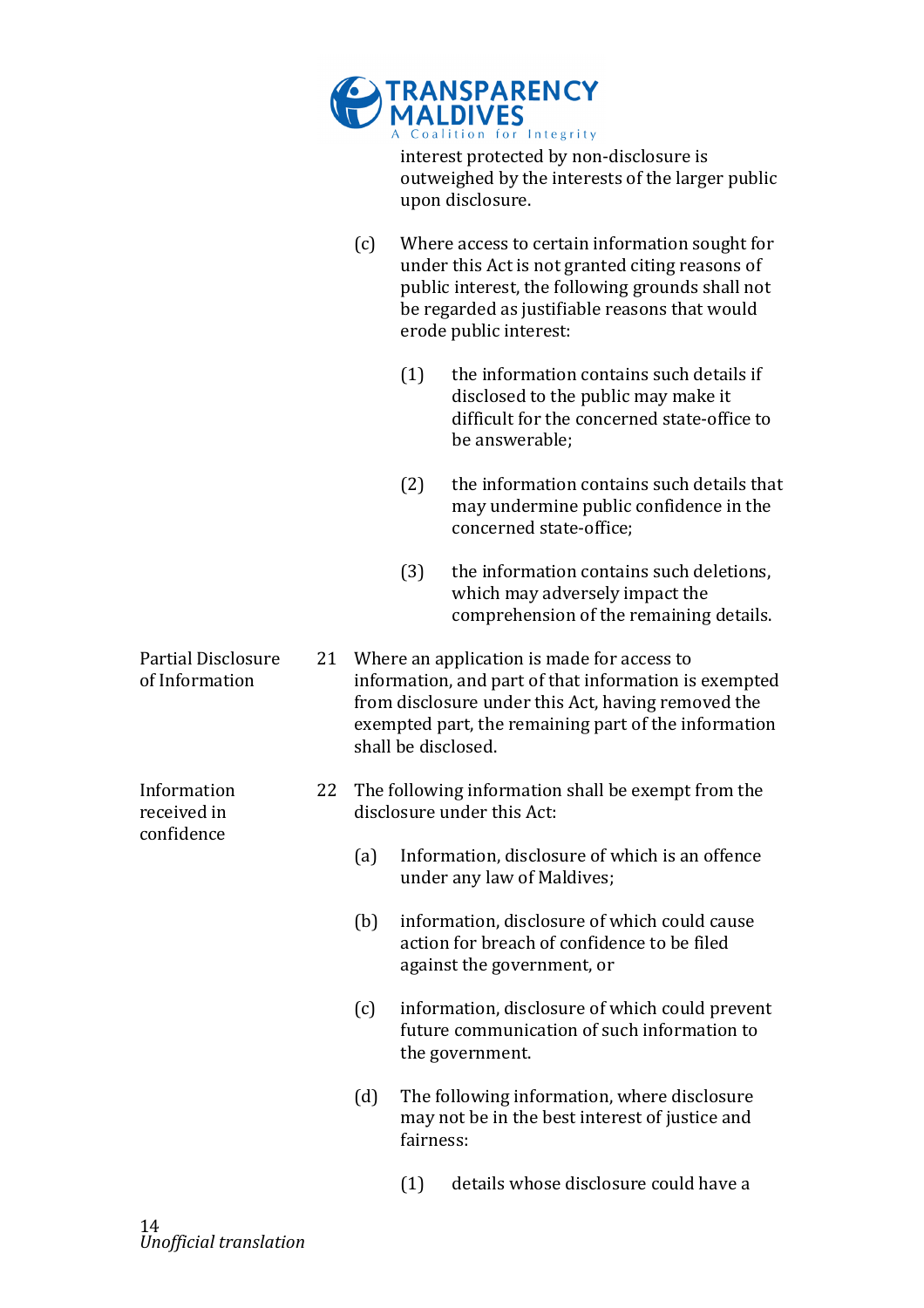

substantial adverse impact on the ability of government to manage or administer the economy of the state,

- $(2)$  information, if prematurely disclosed could adversely affect a person or group of person,
- (3) where disclosure of certain information would prejudice the privilege of a judicial court or that of the People's Majlis,
- $(4)$  information, related to a trial the proceeding of which were, according to judicial proceedings, not open to the public,
- $(5)$  personal or legal or judicial information relating to a child who has not attained the age of 18 (eighteen), the disclosure of which may harm the child's person or dignity,
- $(6)$  information concerning sexual abuse or other such offenses perpetrated against women or children below the age of 18 (eighteen), the disclosure of which may identify the victim or harm the victim's person or dignity.
- 23 (a) Where the information to be disclosed by a state-office concerns the personal information of a third person, the Information Officer of that state-office shall not disclose the information without the consent of the third party.
	- (b) Notwithstanding subsection (a) of this section, where the disclosure of the third person's personal information is in the interest of maintaining public interest, for that reason, that information may be disclosed to its relative extent without the consent of the third party, but with the authority of the review Committee set up in the state-office under this Act.
- Legal Privilege 24 (a) Where the information to be disclosed is that of an investigation conducted under law or trial proceedings at court enjoying legal privilege,

**Personal** Information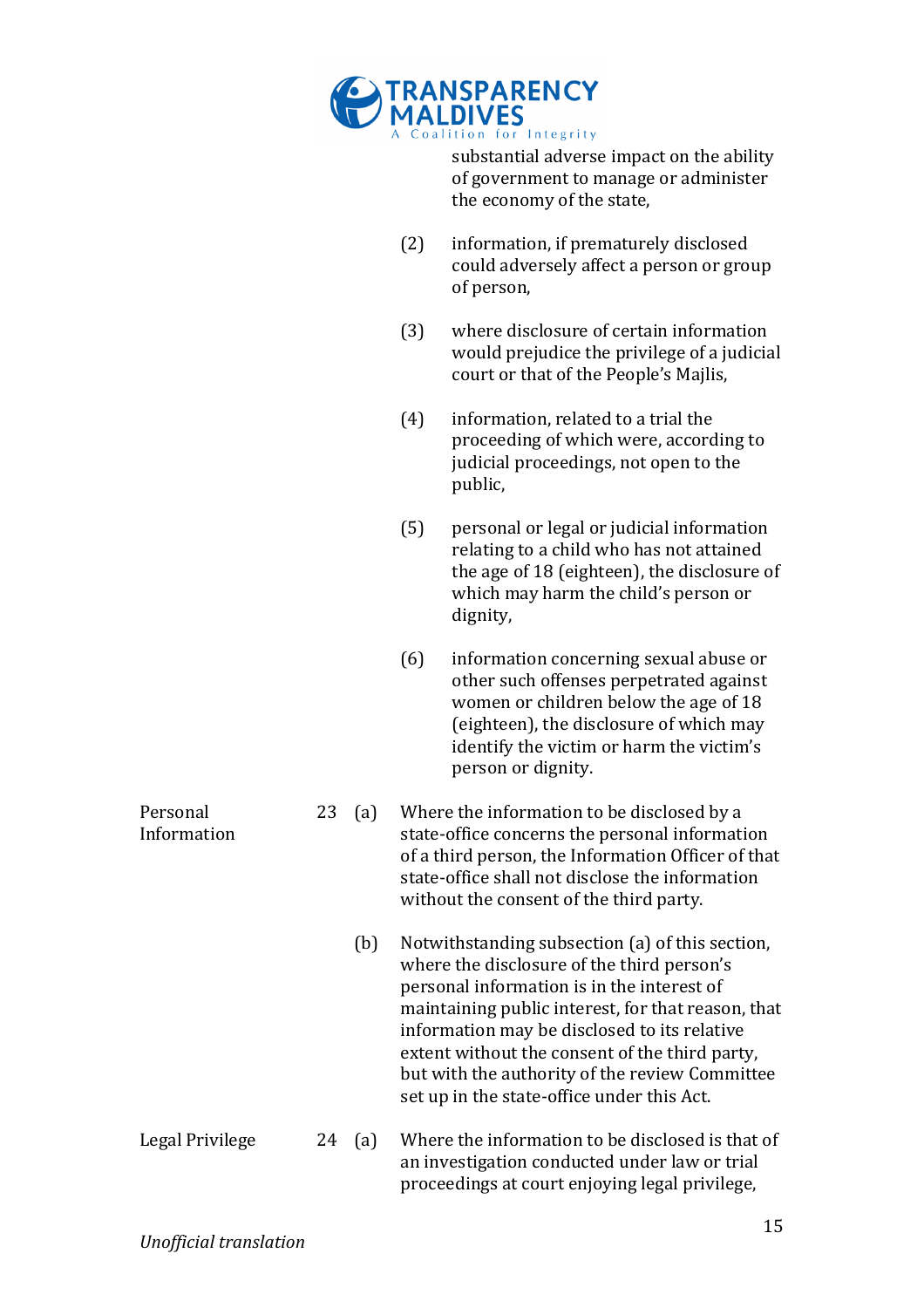

the state-office has the discretion not to disclose such information.

- (b) Notwithstanding subsection (a) of this section, where the beneficiary of the legal privilege waives that privilege, the provision prescribed in this section shall not apply thereafter.
- 25 Where disclosing the following types of information would result in irrevocable damage, the state-office has the discretion of non-disclosure:
	- (a) where the information was gathered on an agreement of confidentiality and that information has any of the following attributes:
		- (1) trade secrets;
		- $(2)$  information, if disclosed would have a detrimental impact on the business or financial interest of the third party;
	- (b) where the information was sought or received or known through a relation formed with another country or through an international organization by an agreement or by an exchange of correspondence, and where disclosing that information would or may adversely affect the relationship established with that country or organization.
	- $(c)$  where the information requested is that which was received or utilized or maintained in connection with an official mandate carried out by a state-office, and concerns an agreement or transaction made between two private individuals or between two companies, and where that information, if disclosed, would reveal secrets of personal or financial or debt or business matters.
- Health and Protection 26 Where disclosure of a request to access information would endanger a person's health or life or physical safety, the state-office has the discretion of nondisclosure.
- Records relevant to enforcement 27 (a) Following information are exempt from the applicability of the Act:

Information on Business!Affairs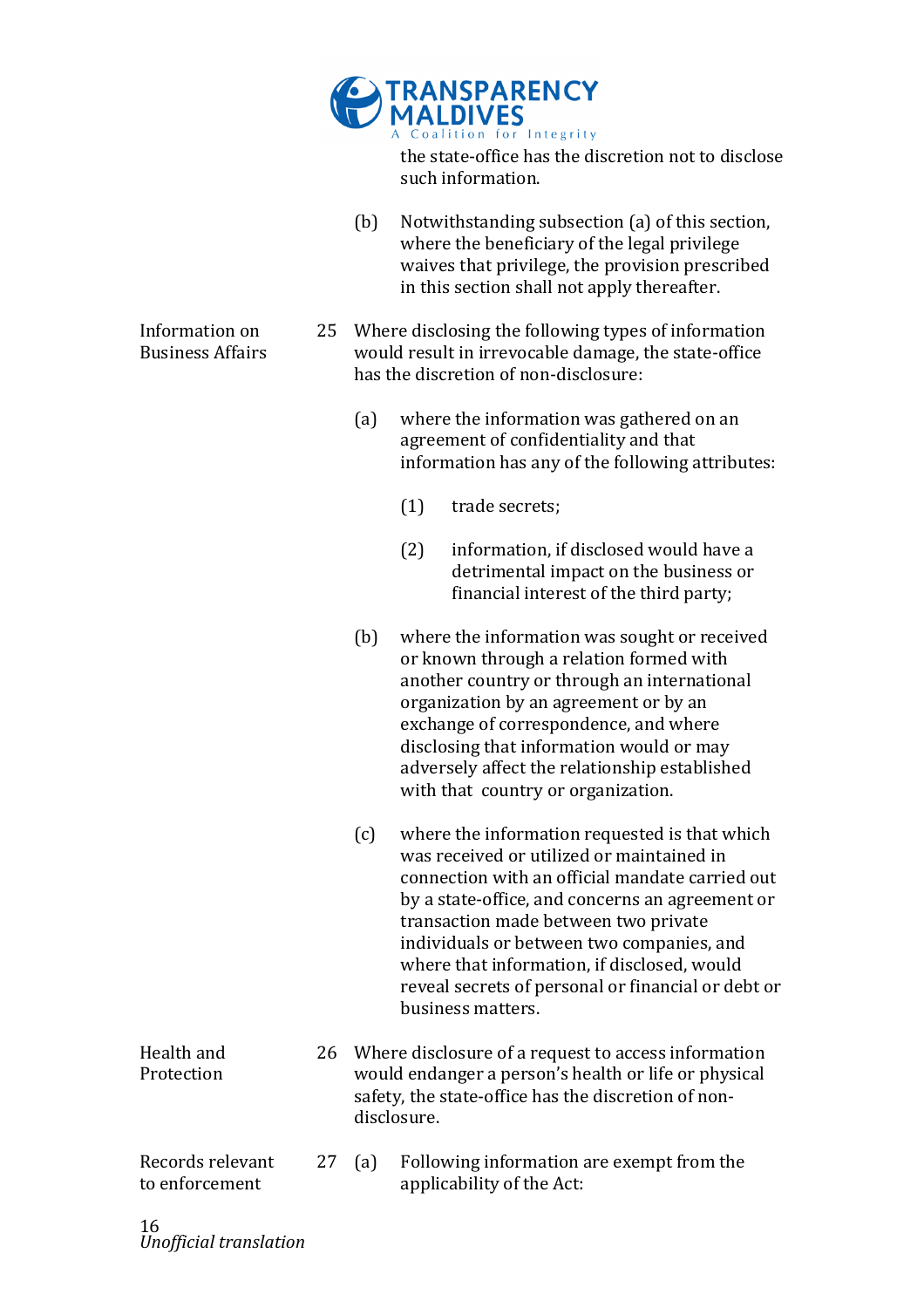

- $(1)$  information containing details that could prejudice an ongoing investigation of an alleged breach of law;
- $(2)$  information that may expose the identity of a confidential source of information:
- $(3)$  information that needs to be kept confidential for the enforcement or administration of a legislation;
- $(4)$  a document that could endanger a person's life or physical safety;
- $(5)$  information that could prejudice a person's right to fair trial to an ongoing proceeding;
- $(6)$  information that could prejudice the effectiveness of a lawful method or procedure for preventing, detecting, investigating, or dealing with acts constituting breach of law,
- $(7)$  information that could endanger the security of a building, structure or vehicle,
- $(8)$  information that could impede the arresting of a person accused of an offence, or information that could facilitate a person's escape from custody.
- $(b)$  Following information shall not be withheld under subsection (a) of this Section:
	- $(1)$  information that could reveal that the scope of a law enforcement investigation had exceeded limits defined by law;
	- $(2)$  information containing set of general principles adhered to by a law enforcement agency in dealing with alleged breaches of law;
	- $(3)$  information relating the degree of success achieved in programs, designed

agencies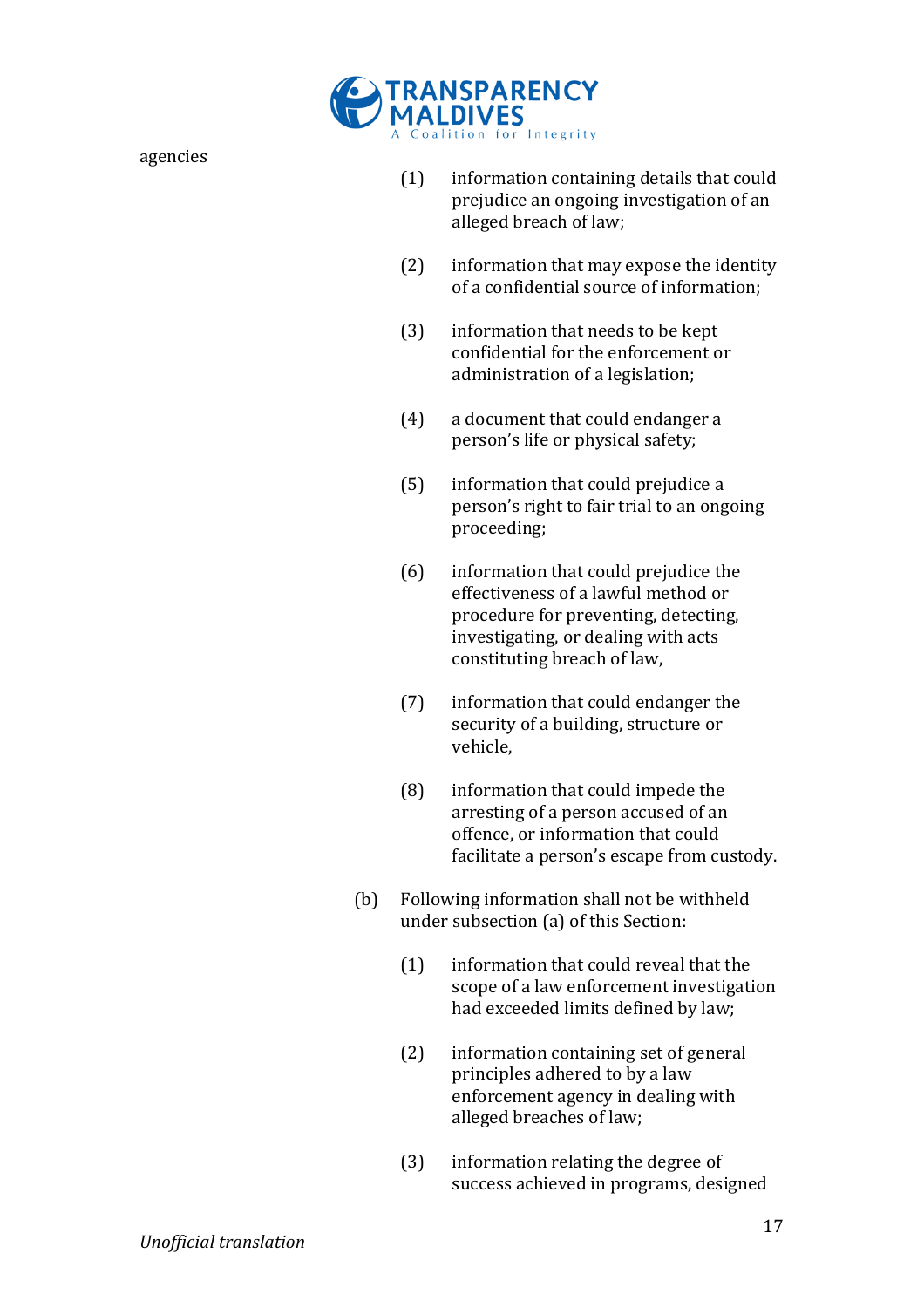

|                             |    |                                                                                                                                                      | (4)        | information made known to the person<br>under investigation as per the normal<br>procedure.                                                                                                                                                                                                                                                                       |  |  |
|-----------------------------|----|------------------------------------------------------------------------------------------------------------------------------------------------------|------------|-------------------------------------------------------------------------------------------------------------------------------------------------------------------------------------------------------------------------------------------------------------------------------------------------------------------------------------------------------------------|--|--|
| Administering the<br>Law    | 28 | Where disclosing the following types of information<br>would result in irrevocable damage, the state-office<br>has the discretion of non-disclosure: |            |                                                                                                                                                                                                                                                                                                                                                                   |  |  |
|                             |    | (a)                                                                                                                                                  |            | the ability to administer justice;                                                                                                                                                                                                                                                                                                                                |  |  |
|                             |    | (b)                                                                                                                                                  |            | the ability to impose a lawful tax or duty and<br>the ability to determine whether such a tax<br>needs to be taken;                                                                                                                                                                                                                                               |  |  |
|                             |    | (c)                                                                                                                                                  |            | the ability to administer the rules governing<br>immigrants entering Maldives;                                                                                                                                                                                                                                                                                    |  |  |
|                             |    | (d)                                                                                                                                                  |            | the ability to determine, in a particular case,<br>whether civil or criminal charges has to be filed,<br>or whether legal measures have to be taken.                                                                                                                                                                                                              |  |  |
| Defense and<br>Security     | 29 |                                                                                                                                                      | following: | In the event where disclosure of a piece of<br>information which contains details that would<br>endanger national security as interpreted within the<br>scope of the Constitution and disclosure would result<br>in irrevocable damage, the state-office has the<br>discretion of non-disclosure. The provision<br>mentioned in this section will not include the |  |  |
|                             |    | (a)                                                                                                                                                  |            | information concerning administrative and<br>management matters                                                                                                                                                                                                                                                                                                   |  |  |
|                             |    | (b)                                                                                                                                                  |            | information concerning projects issued on a<br>contract basis or through tender bids                                                                                                                                                                                                                                                                              |  |  |
|                             |    | (c)                                                                                                                                                  |            | information concerning employment and<br>dismissal of employees                                                                                                                                                                                                                                                                                                   |  |  |
|                             |    | (d)                                                                                                                                                  |            | any other such information, the disclosure of<br>which will not endanger national security.                                                                                                                                                                                                                                                                       |  |  |
| Public Economic<br>Interest | 30 |                                                                                                                                                      |            | Where disclosing the following types of information<br>would result in irrevocable damage, the state-office<br>has the discretion of non-disclosure:                                                                                                                                                                                                              |  |  |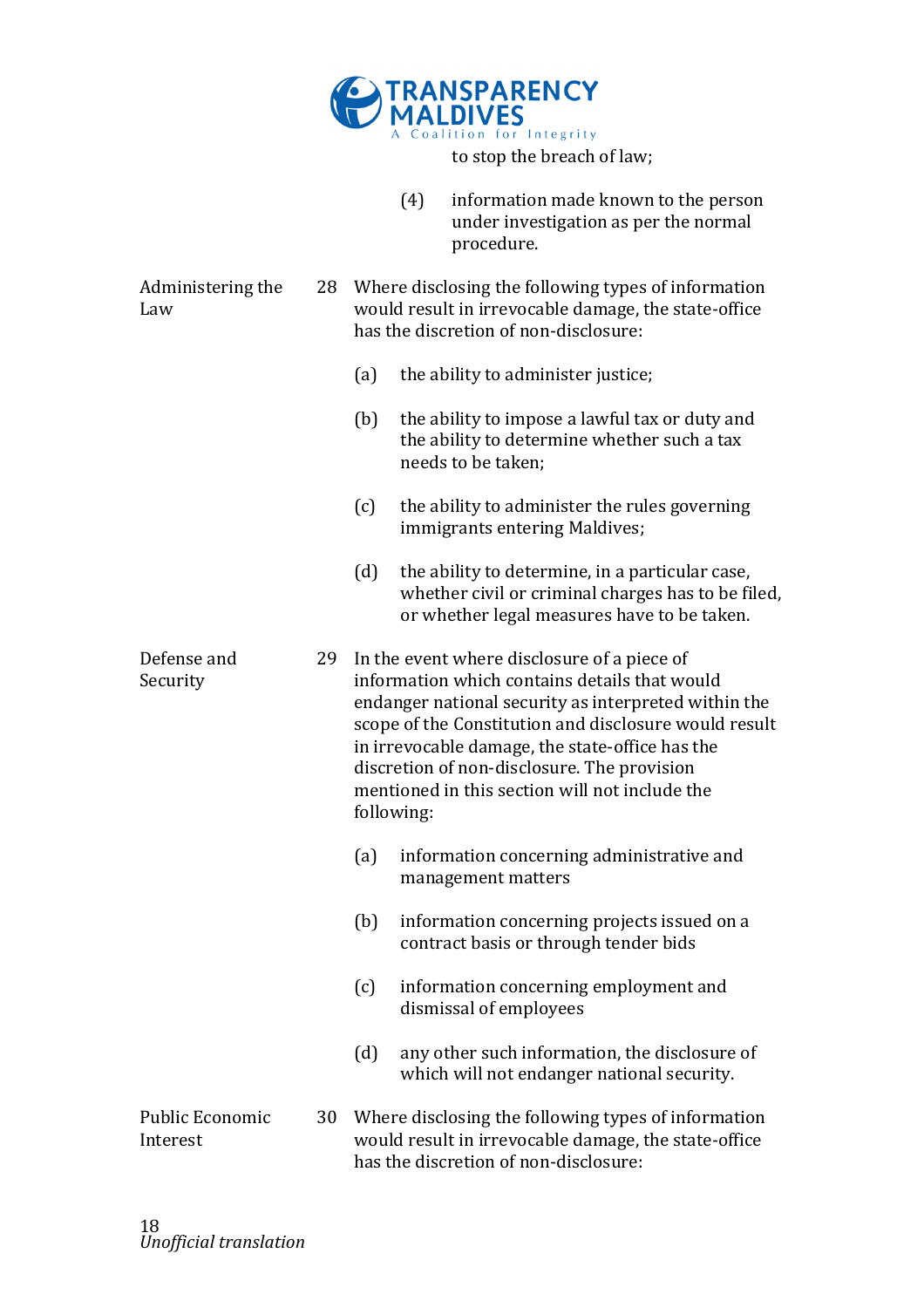

- (a) the ability of the government to manage the economy of the State in a beneficial manner;
- (b) legitimate financial or commercial interest of a state-office

Administration! and Formulation of Policy

- 31 (a) Where disclosing the following types of information would result in irrevocable damage, the state-office has the discretion of non-disclosure:
	- $(1)$  information that would obstruct the formulation of government policy in a manner that achieves its goal;
	- $(2)$  information, where the premature disclosure of which, would be prejudicial to the benefits of administering a policy;
	- $(3)$  information relating to a matter, the disclosure of which, would be an obstruction to a test or audit procedure.
	- (b) Compliance to subsection (a) shall not apply to research, surveys, examinations and technical information.
- Cabinet Records 32 (a) A state-office has the discretion to not disclose the following information:
	- $(1)$  a document prepared for submission to Cabinet;
	- (2) a document submitted to Cabinet;
	- $(3)$  a draft of a document prepared for submission to Cabinet or a copy of a document submitted or prepared for submission to Cabinet:
	- $(4)$  Information, the disclosure of which would reveal details of deliberations and decisions in the cabinet and the identity of the speaker.
	- (b) Cabinet documents are not exempt in following circumstances: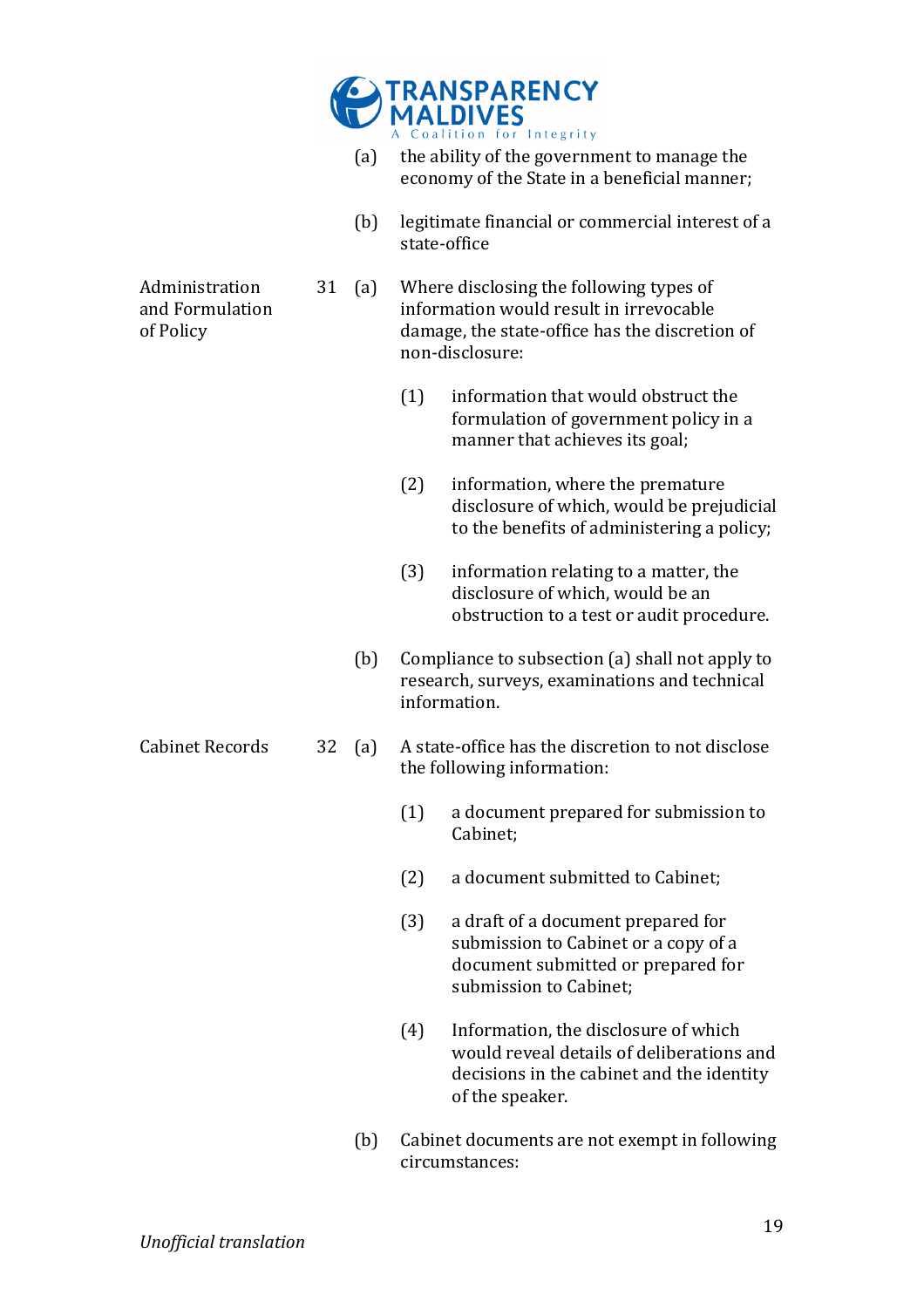|                                                                                           |    |     |            | <b>RANSPARENCY<br/>MALDIVES</b>                                                                                                                                                                                                                                                                                                                      |
|-------------------------------------------------------------------------------------------|----|-----|------------|------------------------------------------------------------------------------------------------------------------------------------------------------------------------------------------------------------------------------------------------------------------------------------------------------------------------------------------------------|
|                                                                                           |    |     | (1)        | Coalition for Integrity<br>documents consisting of administrative<br>details, financial details, or statistical<br>details which is prepared for submission<br>to Cabinet or for discussion in Cabinet,                                                                                                                                              |
|                                                                                           |    |     | (2)        | information, concerning a matter<br>submitted to the Cabinet and of which its<br>deliberations have been concluded;                                                                                                                                                                                                                                  |
|                                                                                           |    |     | (3)        | a document, where 10 (ten) years have<br>lapsed since its submission to Cabinet.                                                                                                                                                                                                                                                                     |
|                                                                                           |    | (c) |            | In this section a reference to Cabinet includes<br><b>Cabinet committees and Cabinet</b><br>subcommittees.                                                                                                                                                                                                                                           |
| <b>Time Limits</b>                                                                        | 33 |     |            | The provisions prescribed in sections 22, 26, 27, 28,<br>29 and 30 shall not apply to information which have<br>attained 10 (ten) years.                                                                                                                                                                                                             |
| Procedure to<br>follow in<br>disclosure of<br>information<br>relating to a third<br>party | 34 | (a) | disclosed. | Where a request for information of a third<br>party, that is protected by sections 23, 24, 25<br>and 26, is received by a state-office, and where<br>the Information Officer of those state-office<br>intents to disclose it, the third party must be<br>notified within 5 days of receiving the request,<br>that such information is intended to be |
|                                                                                           |    | (b) |            | Where the third party receives a notification of<br>disclosure as according to subsection (a) of this<br>section, and where there is an objection to that<br>disclosure, the Information Officer must be<br>informed orally or by writing within 7 days<br>following the date of notification                                                        |
|                                                                                           |    | (c) |            | In deciding to disclose the said information, the<br>Information Officer, having considered the<br>reasons for objecting to disclose by the third<br>party, can decide to disclose or not disclose the<br>information.                                                                                                                               |
|                                                                                           |    | (d) |            | Where the Information Officer decides to<br>disclose the information despite objections<br>from the third party, the third party must be<br>notified in writing that the information has<br>been disclosed and the reasons for its<br>disclosure. The Information officer must also                                                                  |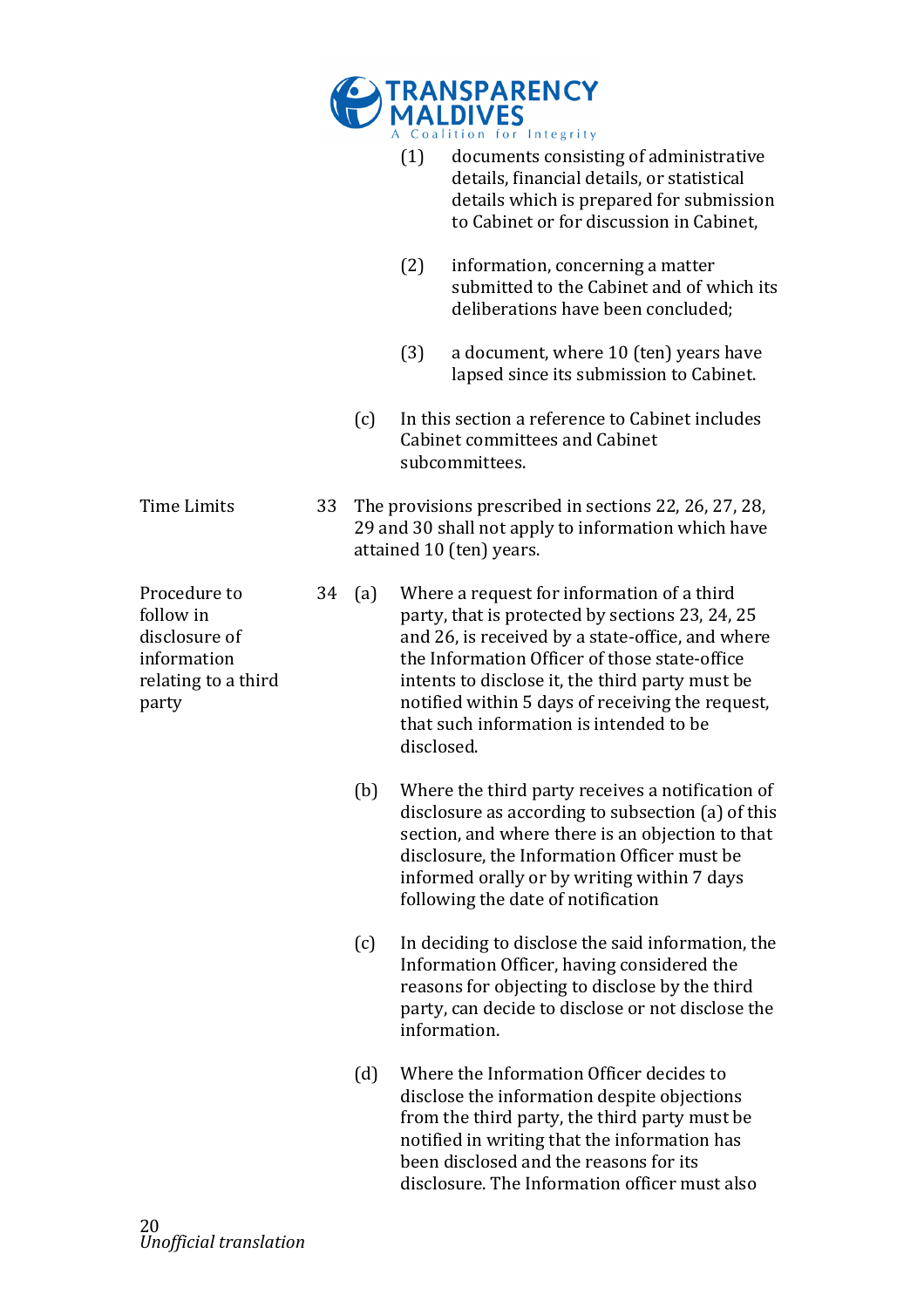

state in the said notice that where the third party is unsatisfied with the decision, he has the right of appeal as according to section 40 of this Act. The notification must also specify the contact details of the appeal authority.

(e) The Information Officer shall disclose information the disclosure of which is objected by the third party, after having the approval of the appeal and review stage.

#### **Chapter Eight Dissemination of Information on the Act**

| How the Act is to<br>be used  | 35 |     | The Information Commissioner shall prepare in<br>writing and provide for the easy and broad access of<br>information regarding the procedures for access of<br>information under this Act.                                                                                                                                                                                                                                |
|-------------------------------|----|-----|---------------------------------------------------------------------------------------------------------------------------------------------------------------------------------------------------------------------------------------------------------------------------------------------------------------------------------------------------------------------------------------------------------------------------|
| Information<br><b>Officer</b> | 36 | (a) | The highest ranking official of every state-office<br>must designate Information Officer(s) in their<br>respective state-offices having the<br>responsibility to provide information to the<br>public requesting for the information under this<br>Act. And the names, designations and contact<br>details of the Information Officers, must be<br>disseminated as widely as possible and must be<br>publicly accessible. |
|                               |    | (b) | In accordance with subsection (a) of this<br>section, Information Officer(s) shall be<br>designated from among the employees of each<br>state-office. This Act does not prohibit such<br>Information Officers from doing any other<br>official work in addition to the undertaking the<br>responsibilities prescribed under this Act.                                                                                     |
|                               |    | (c) | In addition to the responsibilities stipulated in<br>this Act, the Information Officers shall also be<br>responsible the following:                                                                                                                                                                                                                                                                                       |
|                               |    |     | (1)<br>formulate the policies and principles<br>required to maintain, archive and<br>disclose the information, according to the<br>principles laid down by the Information<br>Commissioner under section 38 of this<br>Act, and administer and encourage the<br>implementation of these;                                                                                                                                  |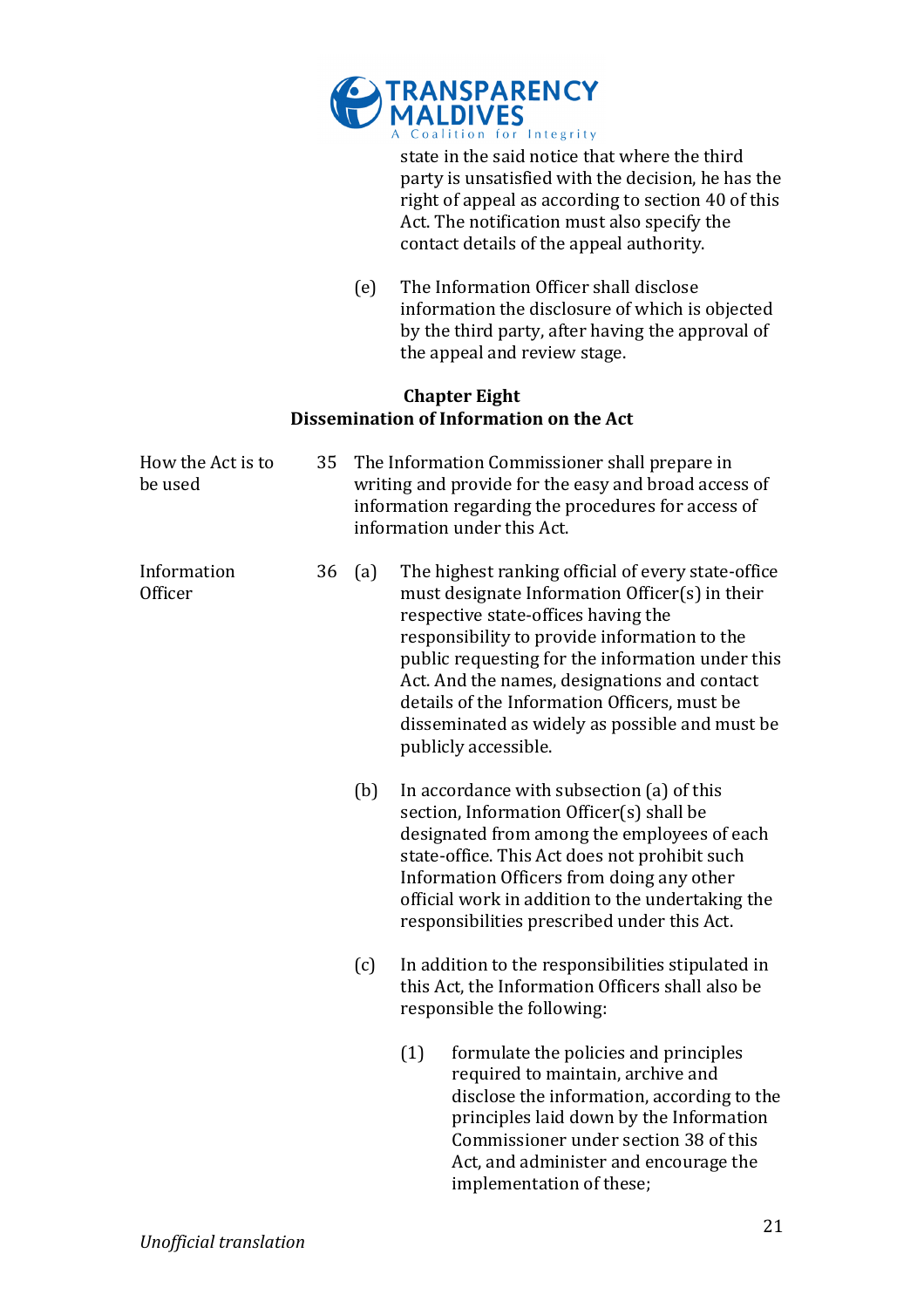

|                         |    |     | (2) | Each Information Officer of a state office<br>shall bear the highest responsibility of<br>disclosing information requested under<br>this Act, and for assisting individuals<br>seeking to obtain information, and to<br>make decisions regarding requests made<br>under section 11, 12, 13, 14 and 15 of<br>this Act.                                                                                          |
|-------------------------|----|-----|-----|----------------------------------------------------------------------------------------------------------------------------------------------------------------------------------------------------------------------------------------------------------------------------------------------------------------------------------------------------------------------------------------------------------------|
|                         |    | (d) |     | In undertaking the tasks assigned to the<br>Information Officer, he may request assistance<br>from other employees at the state-office, in<br>order to ensure the maximum achievement of<br>the objectives of this Act.                                                                                                                                                                                        |
|                         |    | (e) |     | Where the Information Officer sought<br>assistance from any employee in the state-office<br>in accordance with subsection (d) of this Act,<br>such assistance must be provided. And where a<br>breach of this Act had taken place and<br>assistance had been sought from another<br>employee, for the purpose of the investigation,<br>such employee shall be deemed as the same as<br>an Information Officer. |
| Proactive<br>Disclosure | 37 |     |     | Every state-office shall take the initiative and publish<br>annually or within a shorter period of time, the<br>following information and shall arrange to provide<br>them without limiting to such documents only:                                                                                                                                                                                            |
|                         |    | (a) |     | details of the functions, responsibilities,<br>structure and duties of the state-office;                                                                                                                                                                                                                                                                                                                       |
|                         |    | (b) |     | details of direct services provided or being<br>provided to the public                                                                                                                                                                                                                                                                                                                                         |
|                         |    | (c) |     | details of the mechanism of lodging a complaint<br>at the state-office in connection to a matter<br>undertaken by that office, and details of the<br>number of complaints received thus far;                                                                                                                                                                                                                   |
|                         |    | (d) |     | easily comprehensible details of how<br>documents are maintained;                                                                                                                                                                                                                                                                                                                                              |
|                         |    | (e) |     | information held or maintained by the state-<br>office, and the type of information generally<br>published, and the procedure to be followed in                                                                                                                                                                                                                                                                |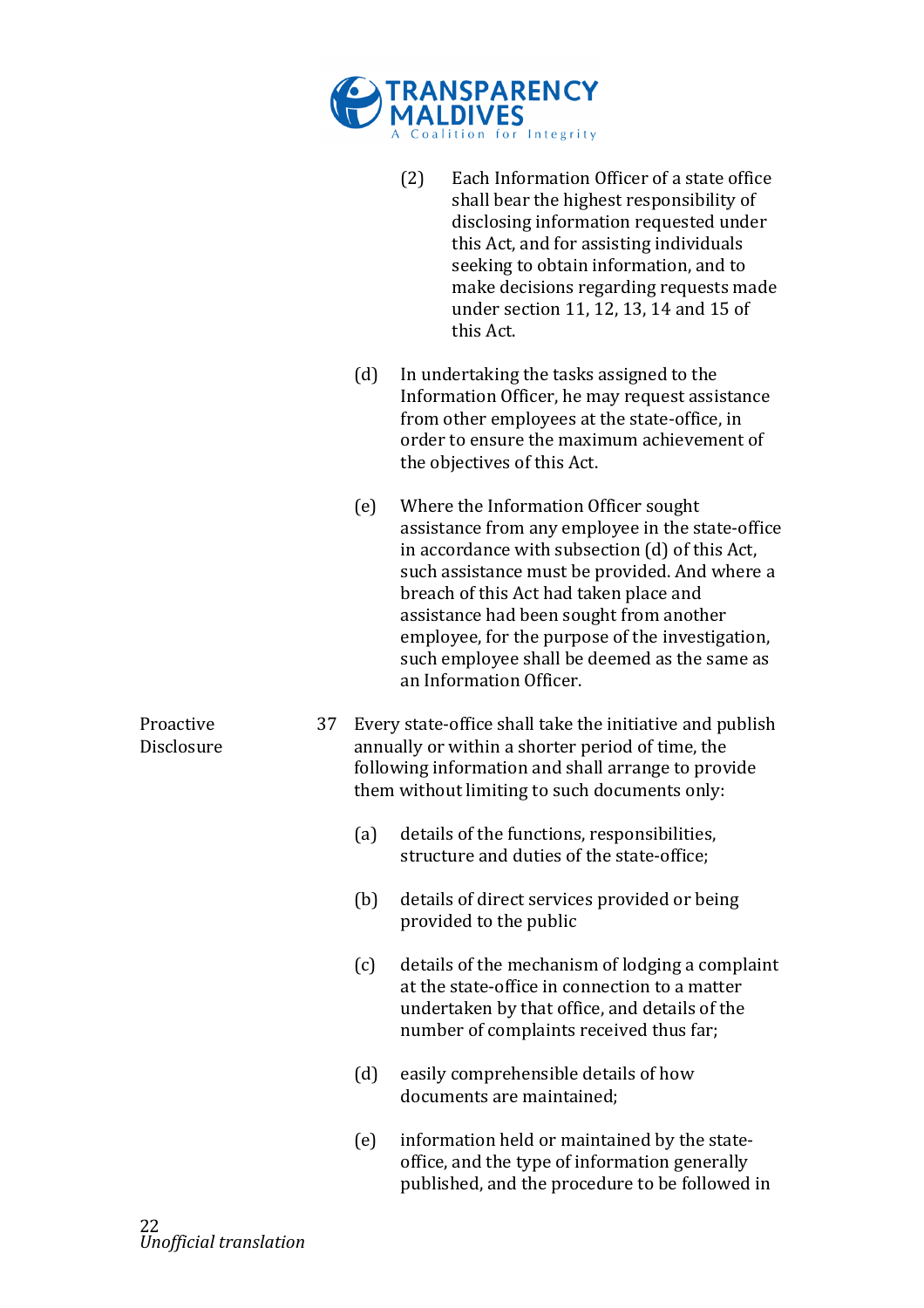| MALDIVES MALDIVES           |
|-----------------------------|
| requesting for information; |

| (f) | the responsibilities and duties of high ranking |
|-----|-------------------------------------------------|
|     | officials of the state-office, their powers and |
|     | discretions given to them, and policy followed  |
|     | in making decisions;                            |

- $(g)$  the rules, regulations, policies, principles and norms followed by the state-office in implementing its responsibilities;
- $(h)$  details of decisions taken that would affect the public and the reasons for those decisions, their implications and details of their background;
- $(i)$  the manner in which suggestions and criticisms on decision-making can be exercised by the public and influenced in relation to the policies of those functions carried out by the stateoffice,
- $(i)$  the budget allocated to the state office, indicating the particulars of all plans, proposed expenditures and details of disbursements made;
- $(k)$  the individual remuneration and benefits received by all the employees of the state-office;
- $(l)$  the norms followed by the state-office for the discharge of its functions:
- (m) the stages and procedure followed in the decision making process of the state-office, and the mechanisms for supervision and accountability.
- 38 The Information Commissioner shall undertake the following:
	- (a) determine the minimum and maximum standards that state-offices must comply in disclosing information;
	- $(b)$  where requested, provide opinion to stateoffices regarding matters related to

Guidelines regarding the responsibility to publish! information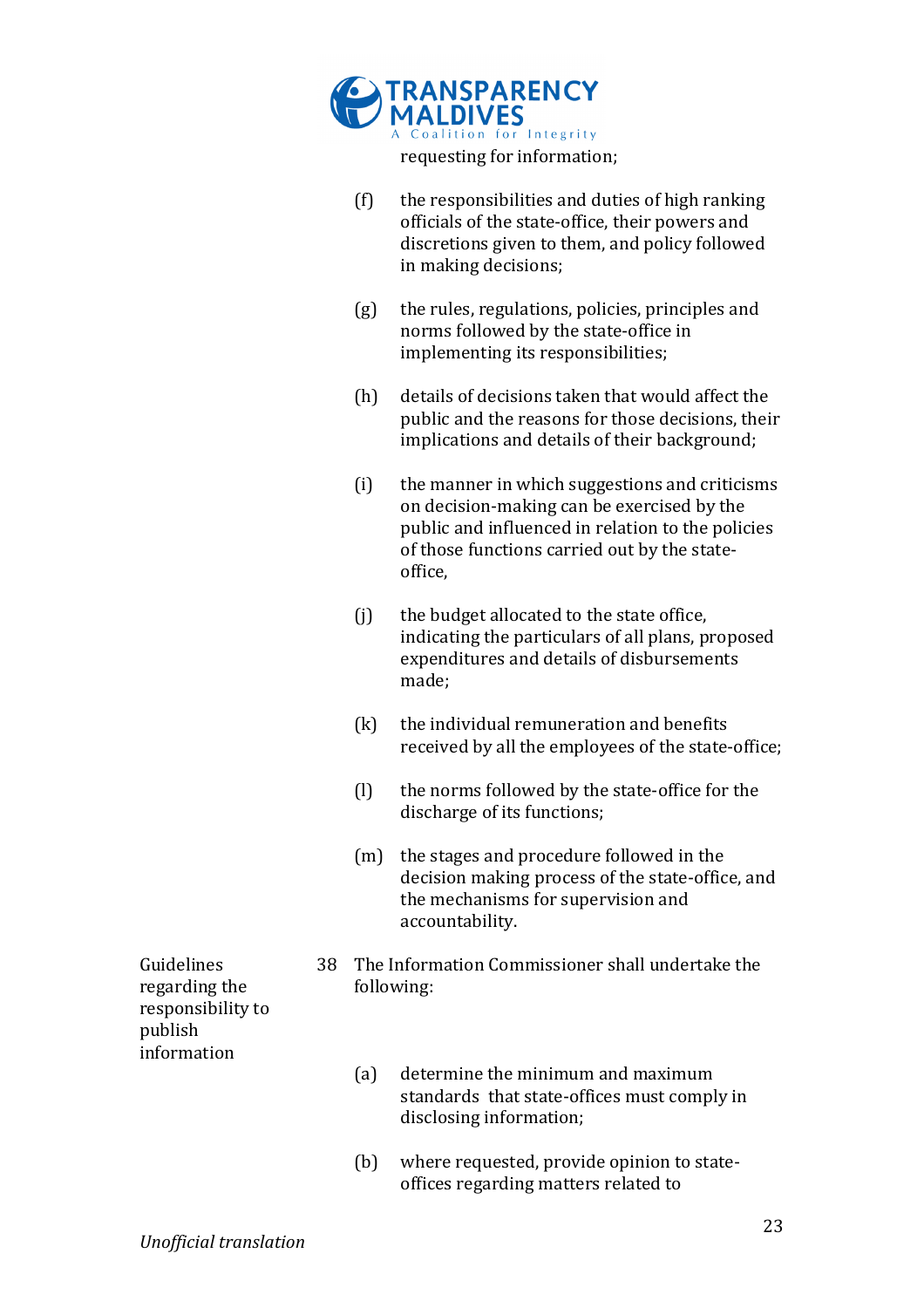

Maintaining! Information 39 (a) Every state-office shall maintain records to facilitate the easy access of information, and follow guidelines for that purpose. (b) Where a person needs correction of an incorrect point included in a person's information, each state-office must provide reasonable procedures to enable the correction.  $(c)$  The Information Commissioner shall publish within a determinable duration, the general guidelines concerning the granting of access and the maintenance, storage and elimination of records held by state-offices. Training of Employees 40 The Information Commissioner shall, for the purpose of proper execution of this Act, employ personnel and train them with regard to the right to information and the policies laid down in this Act. Review Procedure 41 (a) Each state-office shall set up a Review Committee with the task of examining and reviewing complaints lodged by those unsatisfied by the decisions of the Information Officers. And that Committee must consist of those at a higher rank than the Information Officer(s). (b) Where there is a party unsatisfied with the decision made by the Information Officer $(s)$  of a state-office, a submission may be made to the Review Committee of the state-office requesting a review of the decision, within 30 days from the date the decision was made or should have been made. (c) The Review Committee mentioned in subsection (a) of this section, may accept a complaint to be reviewed, even after the lapse of the period mentioned in subsection (b) of this section, where the Committee believes there is a reasonable justification for the delay.  $(d)$  Where the complaint submitted concerns the information of a third party, a decision on the complain must be reached after having heard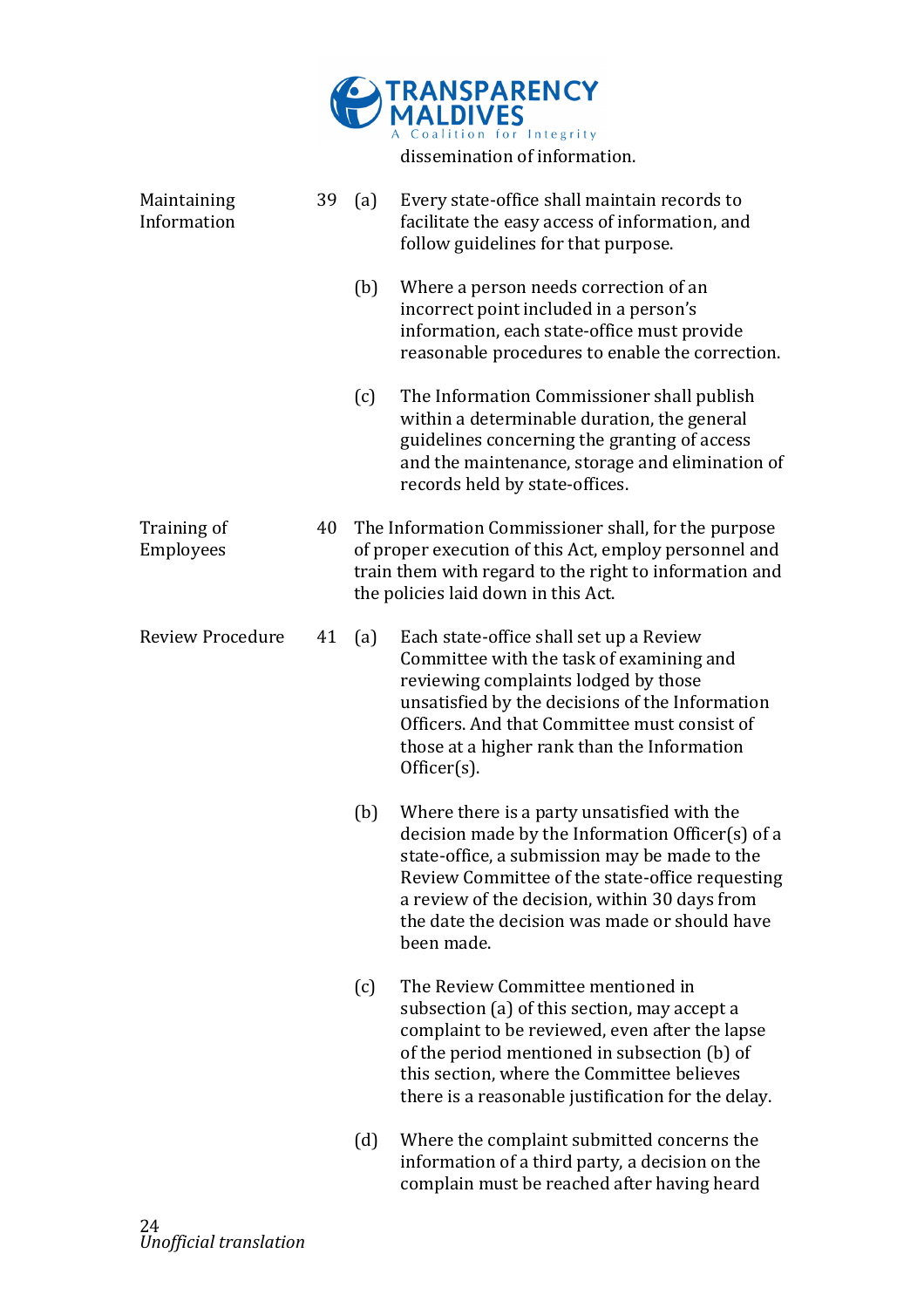

(e) As a normal practice, complaints submitted to the Review Committee must be reviewed within 30 days and where the review is not completed within this period, due to a special circumstance, it must be completed within an additional 15 days.

- $(f)$  The Review Committee, having examined and reached a decision about a complaint submitted to it, shall notify its decision to all concerned parties in writing.
- 42 Each state-office must, once a year, under the initiative of the Information Officer of that stateoffice, compile an annual report and submit it to the Information Commissioner, based on, but not limited to, the following information:
	- (a) the number of applications received, the number of applications answered, the number of applications for which access was provided for the requested information and the number of applications for which access to the requested information was not granted;
	- (b) the section or provisions of this Act invoked the most in order to refuse a request for information;
	- $(c)$  the number of appeals made following refusal to access to information:
	- (d) the number of times fees were charged and the total value of the fees paid;
	- $(e)$  activities and steps taken proactively in order to  $\overline{e}$ comply with the duty of information disclosure;
	- $(f)$  activities and steps taken for information maintenance;
	- $(g)$  activities and steps taken for the purpose of training employees.

# **Chapter Nine The Office and the Responsibilities of the Information Commissioner**

Reporting to the Information! Commissioner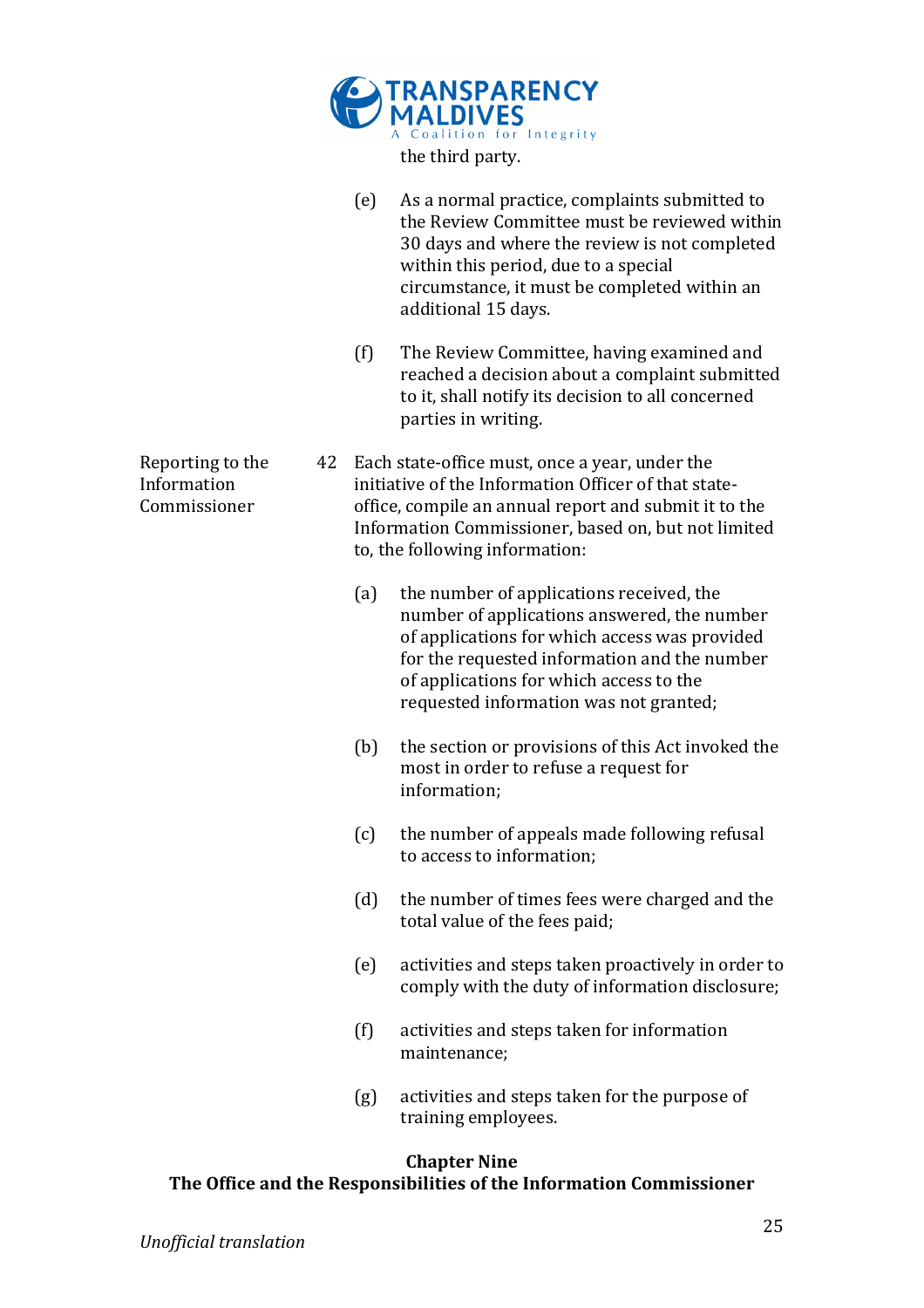

| Establishment of<br>the Office of the<br>Commissioner of<br>Information | 43 | (a) | On the day this Act comes into force, an office<br>titled 'the Information Commissioner's Office' is<br>hereby established.                                                                                                                                                                                                                                                                      |
|-------------------------------------------------------------------------|----|-----|--------------------------------------------------------------------------------------------------------------------------------------------------------------------------------------------------------------------------------------------------------------------------------------------------------------------------------------------------------------------------------------------------|
|                                                                         |    | (b) | The Information Commissioner's Office shall be<br>an independent legal entity possessing a<br>separate seal, having the right to sue and be<br>sued in its own name, and having the right to<br>communicate in its own name.                                                                                                                                                                     |
|                                                                         |    | (c) | In establishing the Information Commissioner's<br>Office stated in subsection (a) of this section<br>priority shall be given in utilizing the state<br>resources and employees.                                                                                                                                                                                                                  |
| Appointment of<br>Information<br>Commissioner                           | 44 | (a) | The Information Commissioner shall be<br>appointed by the President, in accordance with<br>this section.                                                                                                                                                                                                                                                                                         |
|                                                                         |    | (b) | Wherever the need to appoint the Information<br>Commissioner arises, the President shall<br>propose to the People's Majlis at least three<br>names.                                                                                                                                                                                                                                              |
|                                                                         |    | (c) | The names that are submitted to the People's<br>Majlis in accordance with subsection (b) of this<br>section shall comprise of those names that the<br>President selected from among the people who<br>answered a public announcement. The<br>President shall also forward to the People's<br>Majlis, for its information, the names of all other<br>respondents to the said public announcement. |
|                                                                         |    | (d) | The President shall appoint as Information<br>Commissioner the person whose name is<br>passed by a majority of those present at a<br>session of People's Majlis from the names<br>submitted to the Majlis by the President in<br>accordance with subsection (b) of this Section.                                                                                                                 |
|                                                                         |    | (e) | Upon implementation of this Act, the President<br>shall submit the names for the proposed<br>Information Commissioner to the People's<br>Majlis within 15 (fifteen) days of the<br>implementation of this Act. And the People's<br>Majlis shall decide on nominating a person to<br>the position within 30 (thirty) days of the                                                                  |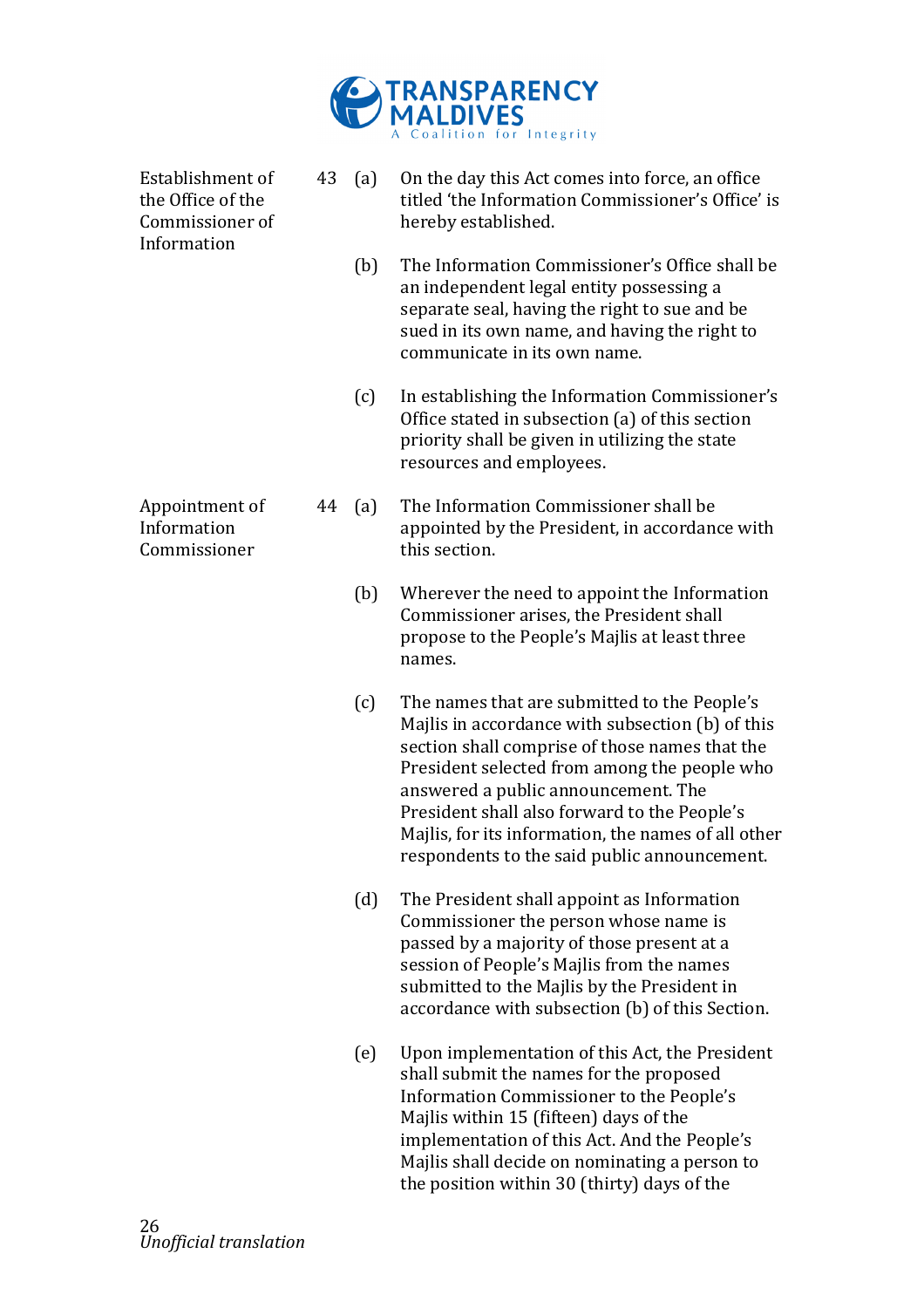

Requirement that the Information Commissioner! must meet 46 The Information Commissioner so appointed shall meet the following requirements: (a) must have attained the age of  $35$  years; (b) must not be convicted of an offence punishable by a had, or an offence of fraud or bribery as per Shari'ah; (c) must not be a person holding an elected office or a political position under the Constitution of any law of the Republic of Maldives; (d) must not be a member of a political party nor engaged in the activities of a political party;  $(e)$  must have a first degree in the legal field, and possess at least 7 (seven) years experiences in working in the legal or Shari'ah field in the Maldives, or must have a first degree in the human rights field, and possess at least four years experience in working in the human rights field in the Maldives.  $(f)$  must not be employed in any other employment save as Information Commissioner. Term of Office 47 (a) The term of office of the Information Commissioner who is appointed shall be 1 term of 5 years from the date of his appointment.  $(b)$  Notwithstanding subsection  $(a)$  of this section. except when the Information Commissioner is dismissed from office under Section 7 of this Act, the People's Majlis can approve the renewal of the appointment of the Information Commissioner for an additional term of not more than 5 years. Appointment in case the post becomes!vacant 48 When the post of the Information Commissioner becomes vacant a person shall be appointed to the post within 60 (sixty) days of the post becoming vacant, as according to section 3 of this Act. Dismissal from 49 The Information Commissioner shall be dismissed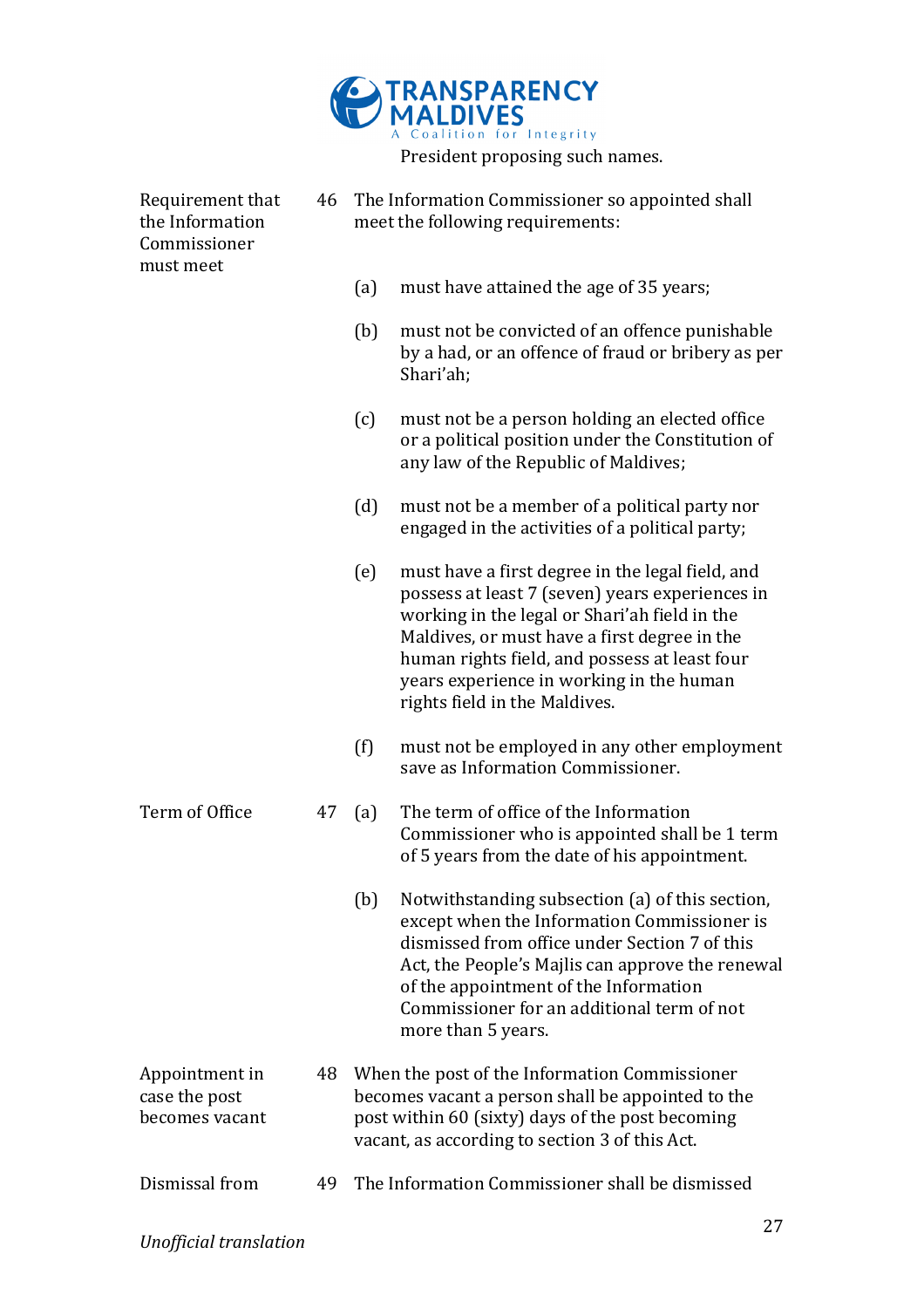|                                                                           |    |         | TRANSPARENCY<br>MALDIVES<br>Coalition for Integrity                                                                                                                                                                                                                                                                                                                                                                                                                                  |
|---------------------------------------------------------------------------|----|---------|--------------------------------------------------------------------------------------------------------------------------------------------------------------------------------------------------------------------------------------------------------------------------------------------------------------------------------------------------------------------------------------------------------------------------------------------------------------------------------------|
| Office                                                                    |    | office. | from office, if found that he carried out an act<br>unsuitable to the position of Information<br>Commissioner, or if he is unable to discharge the<br>responsibilities of the post or is incompetent to<br>perform the responsibilities of the post, by the<br>relevant Parliamentary Committee of the People's<br>Majlis, and upon the approval of such finding by the<br>People's Majlis by a majority of those present and<br>voting, calling for the Commissioner's removal from |
| Resignation                                                               | 50 | letter. | If the Commissioner wishes to resign from office, he<br>may do so by submitting a written resignation to the<br>President of the Republic, and the office shall be<br>vacant when the President receives the resignation                                                                                                                                                                                                                                                             |
| Salary and<br><b>Benefits</b>                                             | 51 | (a)     | The salary and benefits offered to the<br>Information Commissioner shall be in part with<br>that offered to the President of the Human<br>Rights Commission.                                                                                                                                                                                                                                                                                                                         |
|                                                                           |    | (b)     | The salary and other allowances provided to the<br>employees of the Office of the Information<br>Commissioner shall be determined by the<br>Commissioner with the advice of the Ministry of<br>Finance and Treasury.                                                                                                                                                                                                                                                                 |
| Accountable to<br>People's Majlis                                         | 53 |         | The Information Commissioner shall appear before<br>the People's Majlis or any of its relevant committees if<br>required to do so at any time.<br>And the Information Commissioner must answer the<br>questions put before him by the Majlis or committees,<br>to the best of his knowledge.                                                                                                                                                                                         |
| Employment,<br>transfer and<br>dismissal of<br>employees of the<br>Office | 54 |         | For the purpose of executing the powers vested in the<br>Information Commissioner, he has the power to<br>delegate additional employees to the Information<br>Commissioner's Office, to train, promote and dismiss<br>them, without breaching the allocated budget passed<br>by the People's Majlis to run the Office.                                                                                                                                                               |
| <b>Financial Matters</b>                                                  | 55 | (a)     | The State treasury shall provide the Office of the<br>Information Commissioner the funds from the<br>annual budget approved by the People's Majlis<br>in order for the Information Commissioner to<br>undertake fully the responsibilities of the office.                                                                                                                                                                                                                            |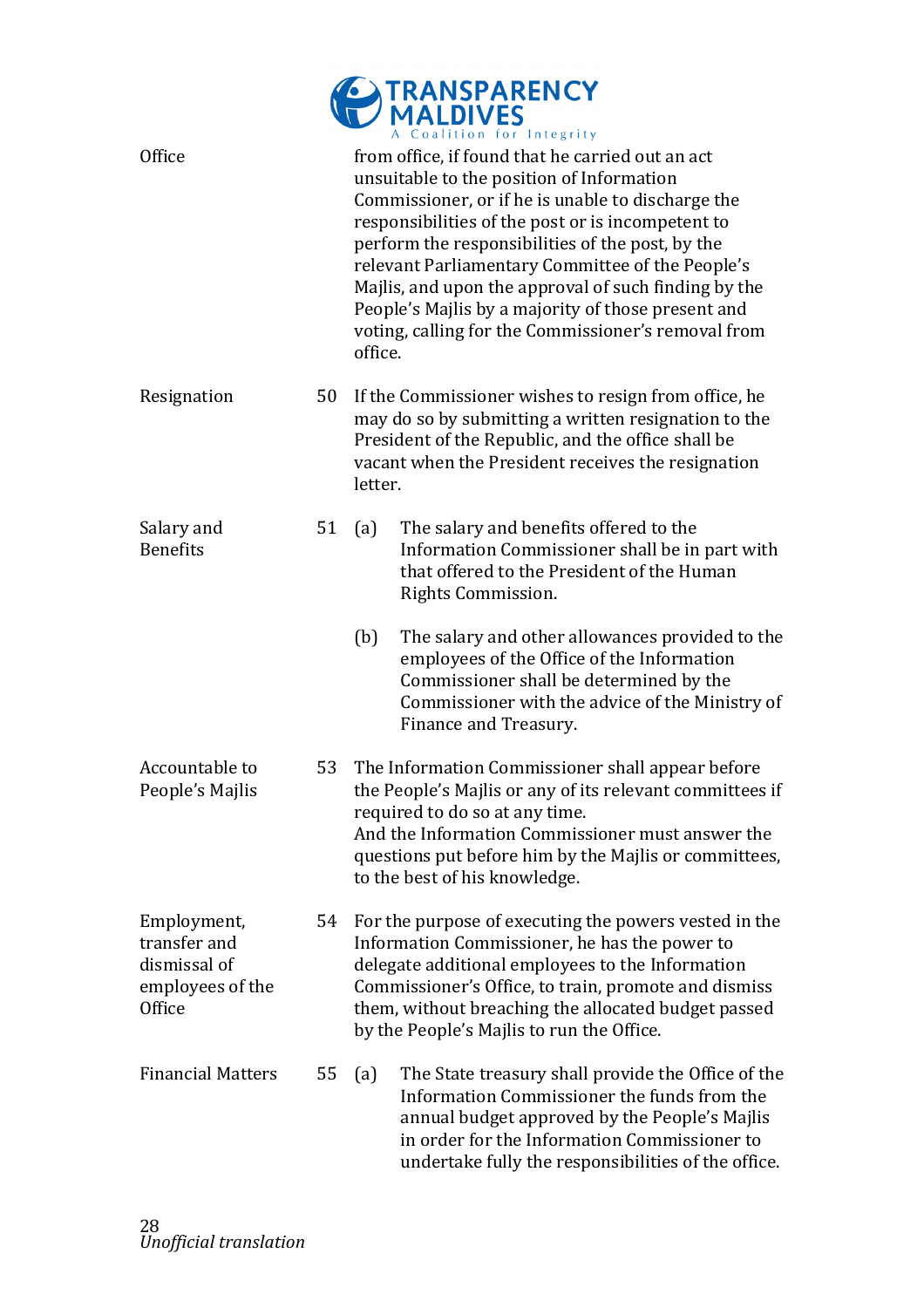|                       |    |                                                                                                                                     | TRANSPARENCY<br>MALDIVES                                                                                                                                                                                                                                                                                                                                                                                          |  |
|-----------------------|----|-------------------------------------------------------------------------------------------------------------------------------------|-------------------------------------------------------------------------------------------------------------------------------------------------------------------------------------------------------------------------------------------------------------------------------------------------------------------------------------------------------------------------------------------------------------------|--|
|                       |    | (b)                                                                                                                                 | Coalition for Integrity<br>The Information Commissioner's Office shall<br>not utilize the financial assistance provided by<br>persons or an organization or a foreign<br>government, for purposed except that of<br>achieving the objectives of the office.                                                                                                                                                       |  |
|                       |    | (c)                                                                                                                                 | A financial statement stating the Information<br>Commissioner's Office's income, expenditure,<br>assets and liabilities, audited and prepared in<br>consultation with the Auditor General and in<br>accordance with the regulations formulated by<br>the Auditor General, shall be submitted to the<br>President and the People's Majlis along with the<br>annual report stipulated in Section 14 of this<br>Act. |  |
| <b>General Duties</b> | 56 | In addition to undertaking the responsibilities<br>specified in this Act, the Information Commissioner<br>has the following powers: |                                                                                                                                                                                                                                                                                                                                                                                                                   |  |
|                       |    | (a)                                                                                                                                 | to examine and report the extent to which this<br>Act is administered by state-offices;                                                                                                                                                                                                                                                                                                                           |  |
|                       |    | (b)                                                                                                                                 | for the purpose of reforming matters related to<br>information dissemination, to identify what<br>general improvements can be made without<br>singling out a particular state-office, and<br>identifying potential improvements related to a<br>specific state-office;                                                                                                                                            |  |
|                       |    | (c)                                                                                                                                 | to participate, run and cooperate in providing<br>training programs for Government employees,<br>for the purpose of administering this Act;                                                                                                                                                                                                                                                                       |  |
|                       |    | (d)                                                                                                                                 | where breaches of this Act are deemed to have<br>taken place, to inform the relevant authorities;                                                                                                                                                                                                                                                                                                                 |  |
|                       |    | (e)                                                                                                                                 | to publicize the purpose and objectives of this<br>Act and to widely publicize the rights provided<br>to individuals under this Act and to inform them<br>of these rights.                                                                                                                                                                                                                                        |  |
| <b>Annual Report</b>  | 57 | (a)                                                                                                                                 | The Office of the Information Commissioner<br>shall prepare and submit an annual report<br>based on the activities of the Commission,<br>before the end of February to the President of<br>the Republic and the People's Majlis.                                                                                                                                                                                  |  |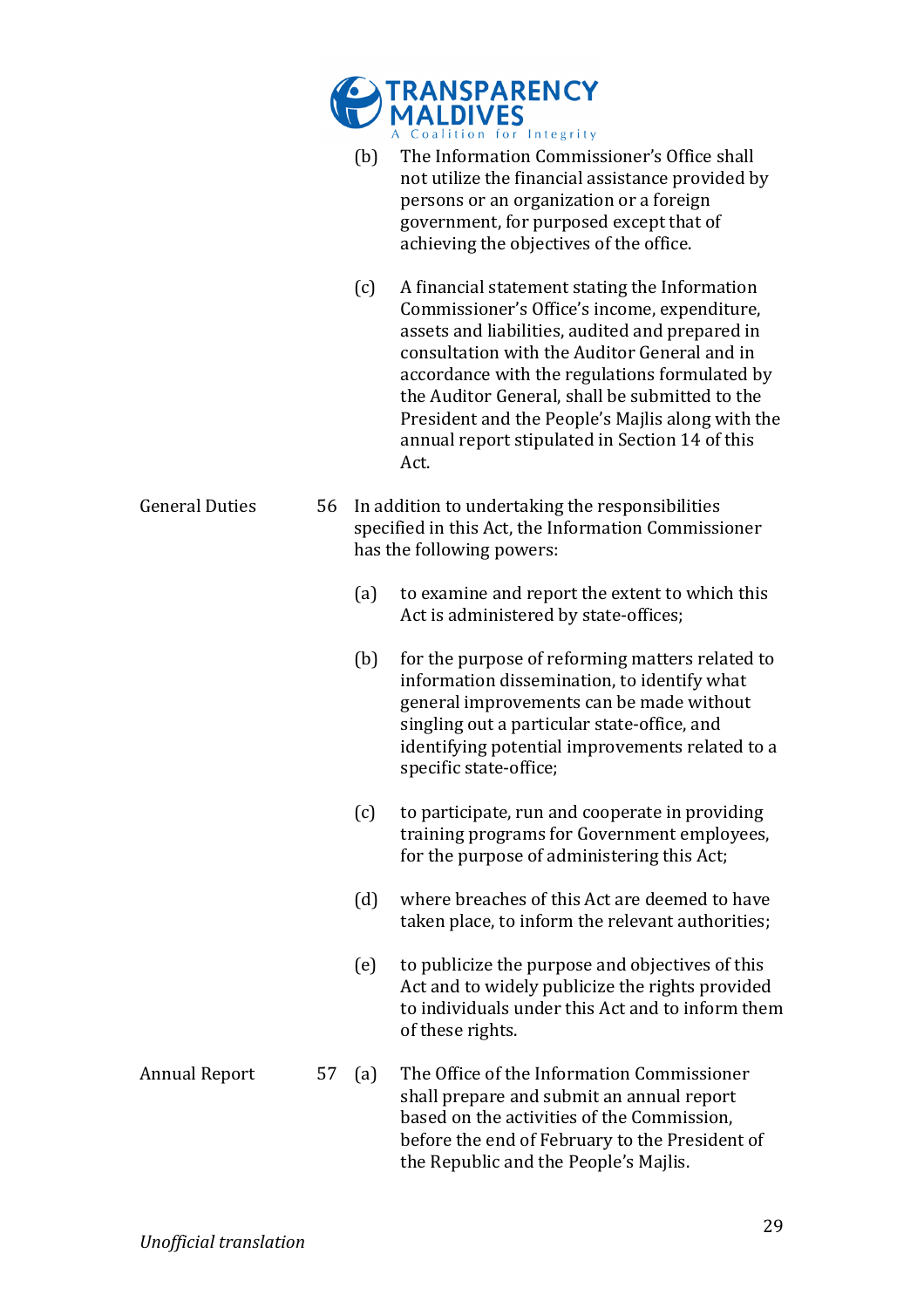

- (b) The annual report stipulated in subsection  $(a)$ of this section shall contain the following activities over the reporting period:
	- $(1)$  Work carried out by the Information Commissioner within the year;
	- (2) Expenditure statement audited by the Auditor general or by a chartered or public accounting firm approved by the Auditor General.
- (c) The Office of the Information Commissioner shall publish the Annual Report stipulated in subsection (a) of this section within 14 (fourteen) days of submitting the report to the President and the People's Majlis.
- (d) Notwithstanding subsection (a) of this section, when a special circumstance arises and should the Information Commissioner deem relevant. the Commissioner may submit a special report relating to that circumstance, to the President, the People's Majlis and the Human Rights Commission.
- Immunity granted to the Information Commissioner 58 No criminal or civil suit shall be filed against the Information Commissioner or person acting under delegation of the Commissioner, in relation to committing or omitting an act in good faith whilst undertaking responsibilities prescribed in this Act. Unless bad faith is proven, the information exchanged under this Act is privileged information and no action for defamation maybe pursued based on the information.

## **Chapter Ten Implementation of matters by the Information Commissioner**

Appeal to the Information! Commissioner 59 (a) Where there is a party unsatisfied with the decision reached by the Review Committee after review, the party may appeal the matter to the Information Commissioner, within 90 days from the date the decision was made or should have!been!made.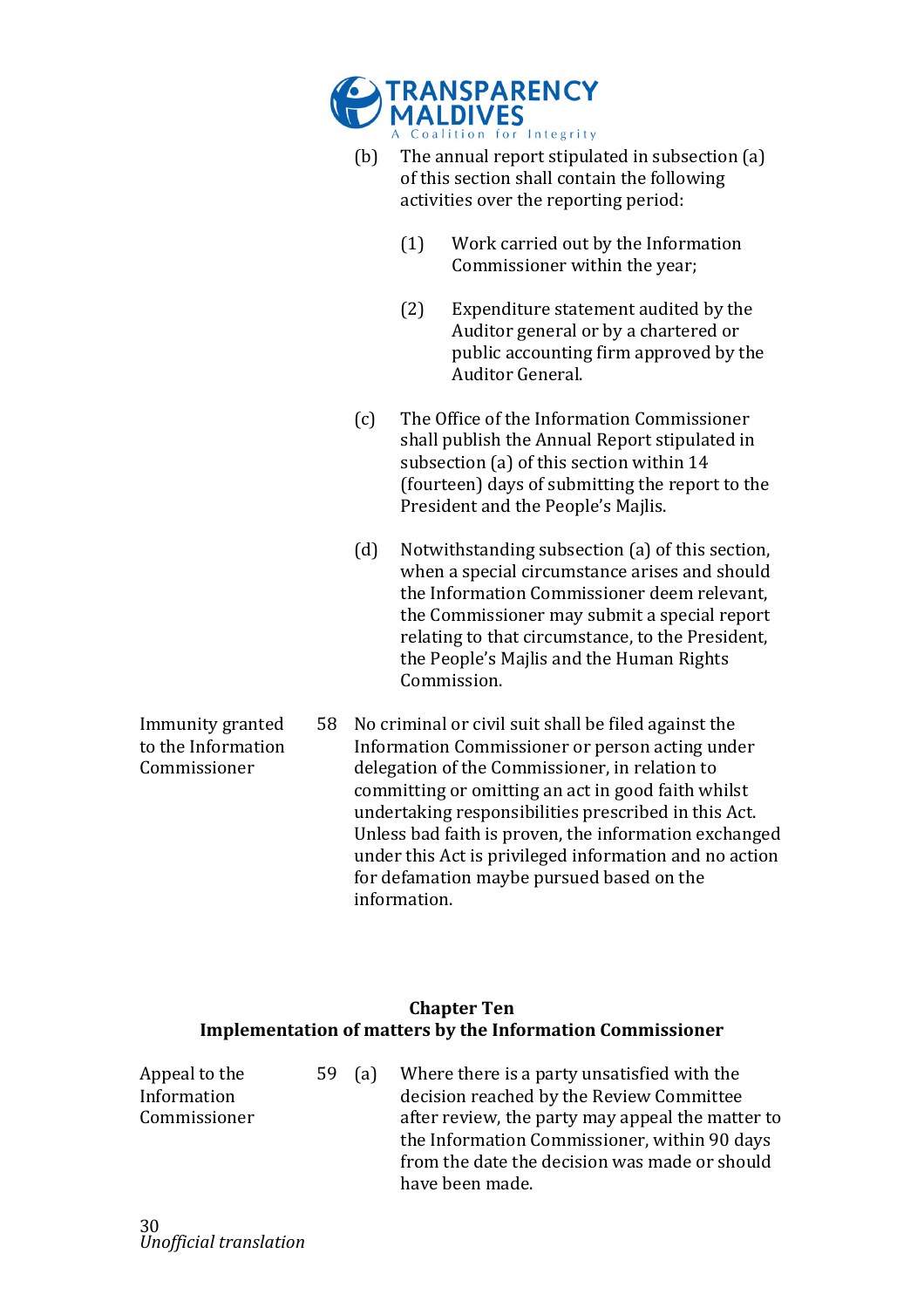

|                                                         |    | (b) | The Information Commissioner has the power<br>to accept an appeal, even after the lapse of the<br>period mentioned in subsection (a) of this<br>section. The Information Commissioner may<br>accept the submission of a late appeal, where<br>the Commissioner believes there is a reasonable<br>justification for the delay. |
|---------------------------------------------------------|----|-----|-------------------------------------------------------------------------------------------------------------------------------------------------------------------------------------------------------------------------------------------------------------------------------------------------------------------------------|
| Lodging<br>Complaints to<br>Information<br>Commissioner |    |     | 60 Without subjecting limitations or omissions to the<br>provisions mentioned in section 15 of this Act, an<br>applicant making a request for information, has the<br>power to appeal directly to the Information<br>Commissioner, in the following circumstances:                                                            |
|                                                         |    | (a) | where the applicant is unable to access<br>information from a specific state-office, because<br>no Information Officer has been appointed to<br>that state-office;                                                                                                                                                            |
|                                                         |    | (b) | where a state-office refuses to receive an<br>application of request for information without<br>reasonable justification;                                                                                                                                                                                                     |
|                                                         |    | (c) | where the Information Officer refuses or<br>neglects to provide a receipt notifying that the<br>request has been duly applied under this Act;                                                                                                                                                                                 |
|                                                         |    | (d) | where the Information Officer fails to comply to<br>a request for access to information within the<br>time limits required under this Act;                                                                                                                                                                                    |
|                                                         |    | (e) | where the Information Officer or the state-office<br>attributed to the Information Officer fails to<br>comply with a directive issued by the<br><b>Information Commissioner;</b>                                                                                                                                              |
|                                                         |    | (f) | where the Information Officer or the state-office<br>attributed to the Information Officer, breaches<br>any provision prescribed in this Act regarding<br>access to information.                                                                                                                                              |
| Power to refuse<br>appeals                              | 61 | (a) | The Information Commissioner has the power<br>to refuse appeals lodged before him as under<br>section 60 of this Act, in the following<br>circumstances:                                                                                                                                                                      |
|                                                         |    |     | (1)<br>where the appeal has no substantial                                                                                                                                                                                                                                                                                    |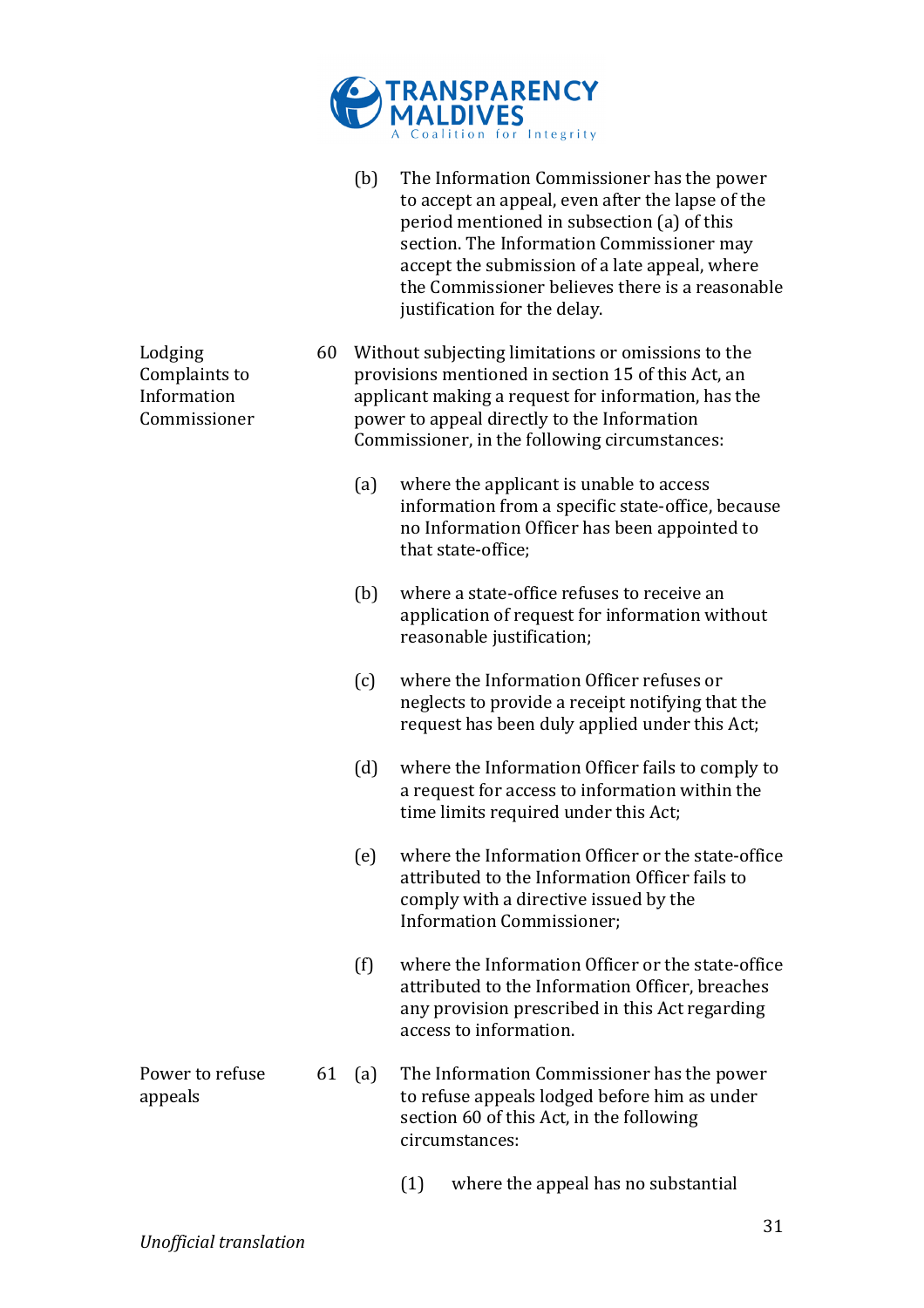

basis;

- $(2)$  where the appeal relates to a matter too trivial to be examined;
- $(3)$  where the procedure prescribed in section 41 of this Act has not been fully followed in finding a remedy to the complaint.
- (b) Where the Information Commissioner decided the he must accept a complaint lodged as according to this section, having examined the complaint in person or by a party decided by him, the Information Officer has the power to reach a decision on the complain as according to this Act.

62 (a) In proceeding with complaints or appeals lodged before the Information Commissioner. the state-office to which the Information Officer is attributed, has the onus of establishing the following:

- $(1)$  that the information requested was refused based on a provision prescribed in law; or
- $(2)$  that the state-office has adhered to that prescribed in this Act.
- (b) All appeals and complaints lodged before the Information Commissioner, in accordance with this Act, shall be examined and completed within 30 days. Where the examination and reaching a decision regarding the complaint or appeal is unfinished for any reason within the time limit, having notified the applicant who made the complaint or appeal with reasons, the Information Commissioner has the power to add additional 15 days to the process.
- $(c)$  Where the complaint or appeal submitted to the Information Commissioner concerns information protecting the interest of a third party, the third party has the right to be heard.
- (d) Unless otherwise stated in this section, all

Procedure to follow in appeals and complaints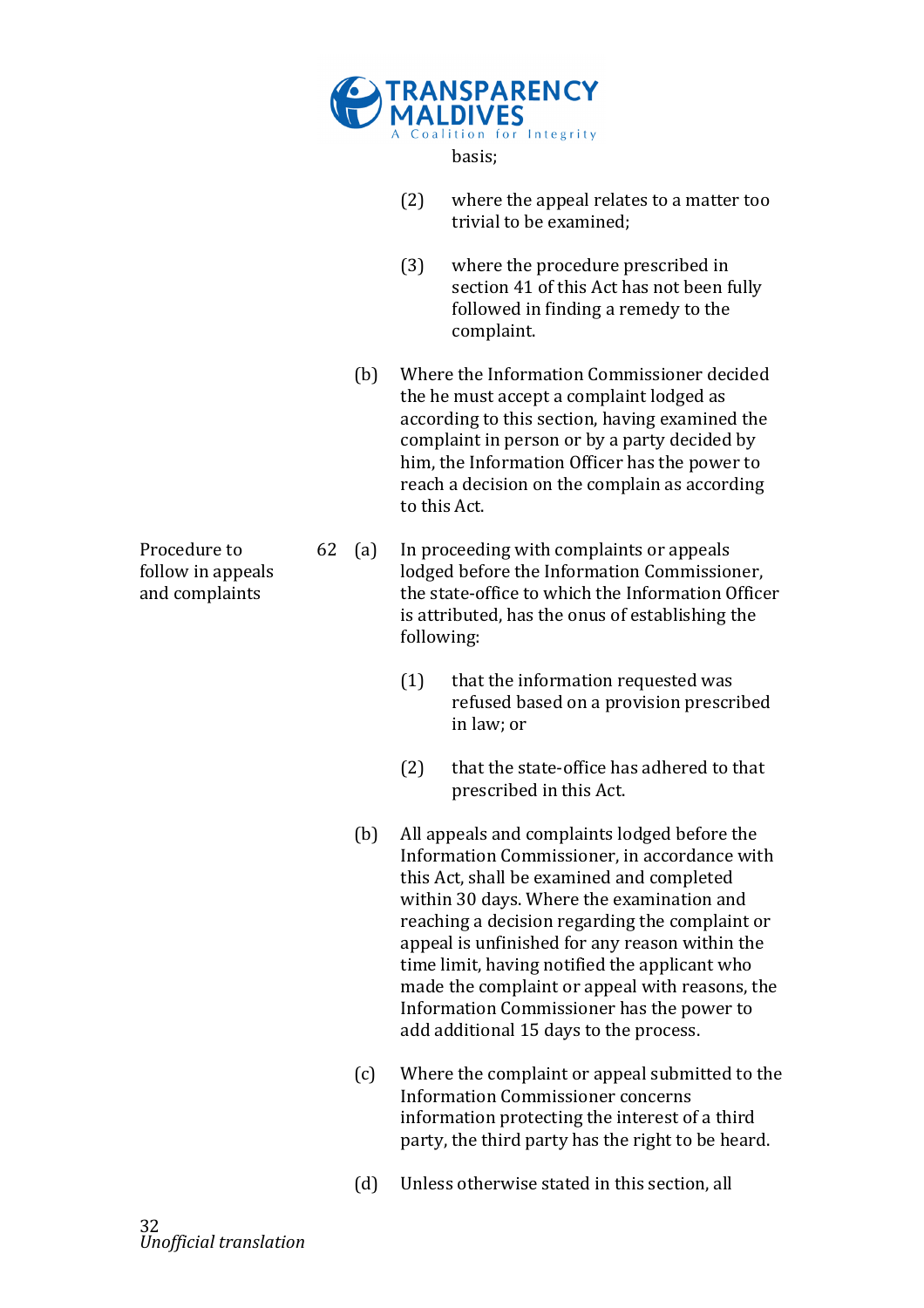|                                              |    |     | <b>TRANSPARENCY</b><br>MALDIVES<br>A Coalition for Integrity                                                                                                                                                                                                                                                                                           |
|----------------------------------------------|----|-----|--------------------------------------------------------------------------------------------------------------------------------------------------------------------------------------------------------------------------------------------------------------------------------------------------------------------------------------------------------|
|                                              |    |     | proceedings related to a complain or appeal<br>must be conducted in open sittings.                                                                                                                                                                                                                                                                     |
|                                              |    | (e) | Notwithstanding subsection (d) of this section,<br>in circumstances where information exempted<br>from disclosure under this Act, is to be<br>examined in connection with a complain or<br>appeal lodged under this Act, the Information<br>Commissioner may examine such information<br>in a confidential sitting or sitting closed to the<br>public. |
|                                              |    | (f) | The decisions reached by the Information<br>Commissioner must be announced in an open<br>sitting.                                                                                                                                                                                                                                                      |
|                                              |    | (g) | Having examined an appeal or complaint lodged<br>before the Information Commissioner, the<br>decision reached, must be notified to all<br>concerned parties.                                                                                                                                                                                           |
| Powers of the<br>Information<br>Commissioner | 63 |     | The Information Commissioner shall have the<br>following powers in relation to an appeal or<br>complaint lodged before him:                                                                                                                                                                                                                            |
|                                              |    | (a) | to summon those persons that have to be<br>summoned;                                                                                                                                                                                                                                                                                                   |
|                                              |    | (b) | to obtain statements from those summoned;                                                                                                                                                                                                                                                                                                              |
|                                              |    | (c) | to collect testimony from those willing;                                                                                                                                                                                                                                                                                                               |
|                                              |    | (d) | to request for information;                                                                                                                                                                                                                                                                                                                            |
|                                              |    | (e) | to request for documents;                                                                                                                                                                                                                                                                                                                              |
|                                              |    | (f) | to order to provide documents;                                                                                                                                                                                                                                                                                                                         |
|                                              |    | (g) | to order to provide information;                                                                                                                                                                                                                                                                                                                       |
|                                              |    | (h) | to order to provide a specific document or<br>specific information to the Information<br>Commissioner;                                                                                                                                                                                                                                                 |
|                                              |    | (i) | to investigate and review a specific piece of<br>information;                                                                                                                                                                                                                                                                                          |
|                                              |    | (i) | to obtain evidence;                                                                                                                                                                                                                                                                                                                                    |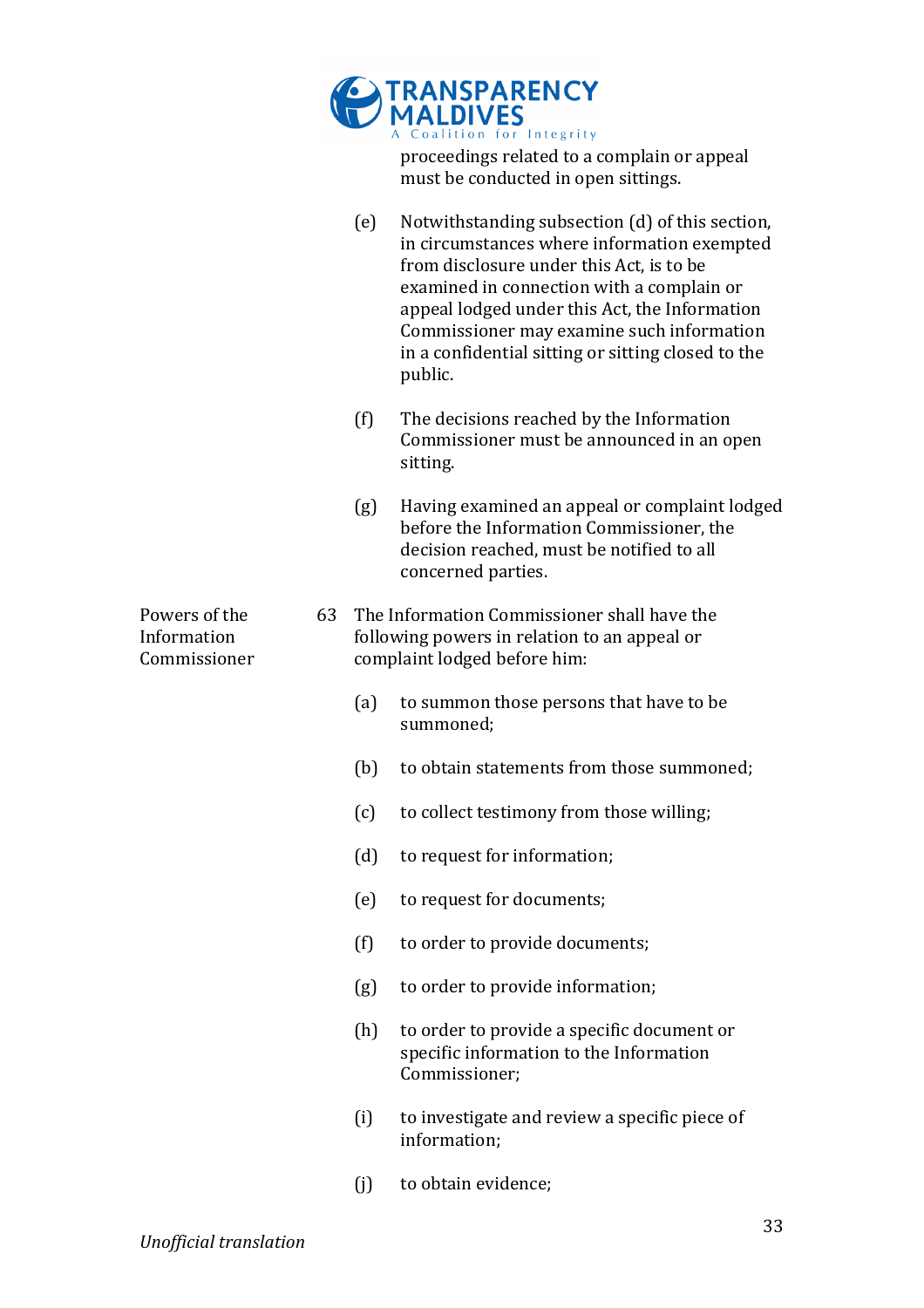

- $(k)$  to obtain evidence in writing;
- $(l)$  to obtain testimonies in writing;
- $(m)$  to order a specific state-office to provide information held in its office
- (n) to summon a specific person, who having being identified as a witness:
- (o) having specified a given document, to order to submit that document;
- $(p)$  to enter a state-office;
- (q) to examine and search a given sate-office for the purpose of obtaining a relevant piece of information, and where that information is found, to withhold the document or the source. in which the said information is found;
- $(r)$  other powers vested in the Information Commissioner under the regulations formulated under this Act.
- $64$  (a) Having examined an appeal or complaints lodged before the Information Commissioner, the matter can be settled in the following ways:
	- $(1)$  that the complaint or appeal is of no substantial basis:
	- $(2)$  to order a specific state-office to disclose a specific piece of information;
	- $(3)$  to order a specific state-office to release a specific piece of information;
	- $(4)$  to order to release a specific piece of information in the format requested by the person who made the request;
	- $(5)$  to order the release of a specific piece of information requested by a specific person, in a reasonable format other than that requested by the applicant;

How decisions are reached with regards to complaint or appeals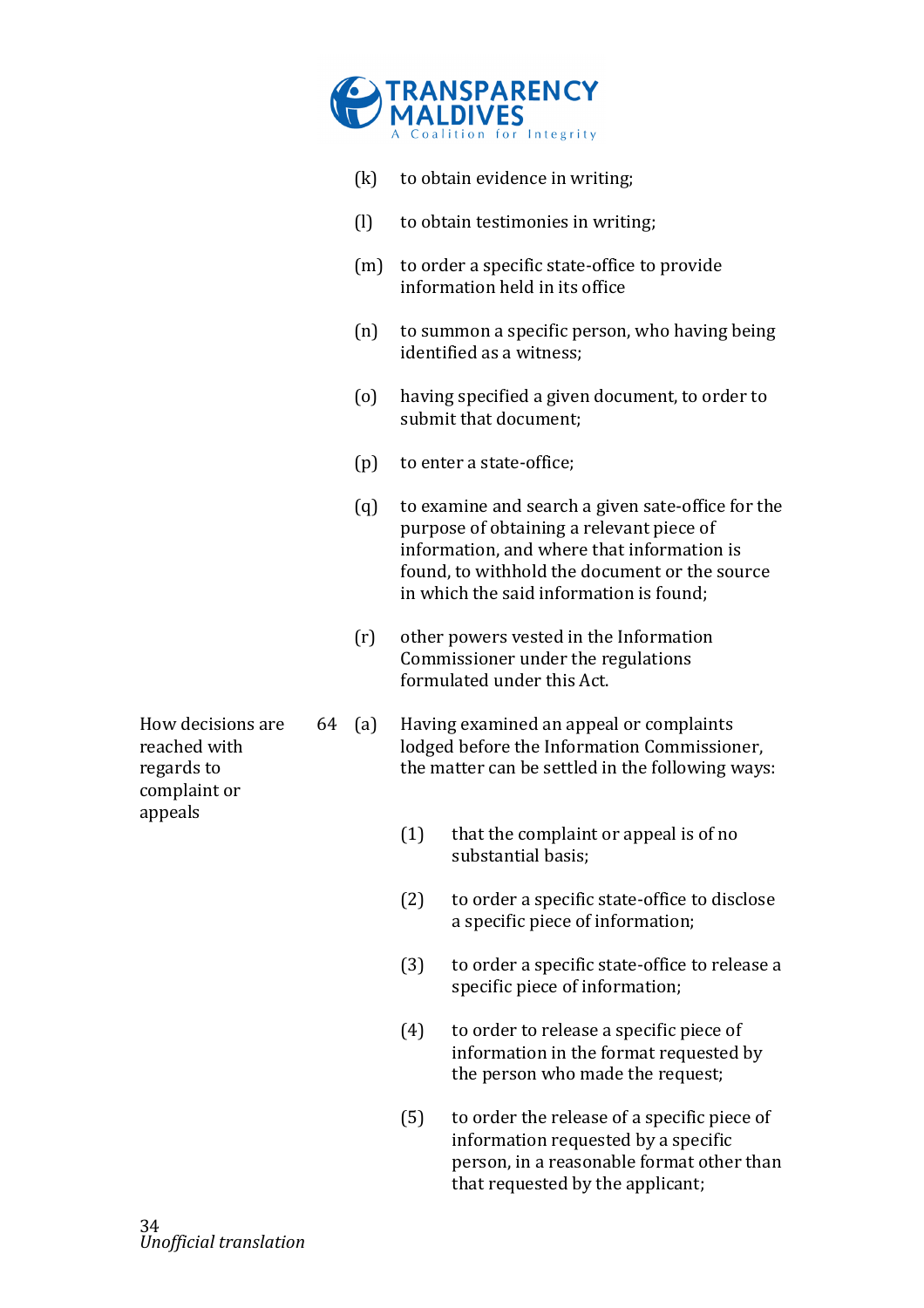

- $(6)$  to determine that the decision reached by a specific state-office in relation to a complaint submitted is correct;
- $(7)$  to order the dissemination of a specific piece of information or a specific class of information;
- $(8)$  to order to strengthen the document management system of a specific stateoffice, or to order to reform relevant procedure;
- $(9)$  to fine any Information Officer who has breached provisions of this Act;
- $(10)$  to fine any party who breached a lawful order given by the Information Commissioner;
- $(11)$  to order a state-office to take disciplinary measures against an Information Officer. of that state-office, repeatedly breaching provisions prescribed in this Act.
- $(12)$  to order the police to investigate any case of any person alleged to have committed an offence prescribed under this Act, and where, after the police investigation, the Information Commissioners finds legal action should be brought against the person, to send the case to the Prosecutor General.
- (b) Unless overturned by a judicial court, decisions reached by the Information Commissioner in accordance with this Act, shall be regarded as valid decisions and are legally binding.
- $65$  (a) In circumstances where the Information Commissioner identifies that a specific stateoffice is not discharging its functions in accordance to this Act, the Information Commissioner, has the power to initiate his own investigations and reach a decision regarding the matter, even in the absence of a specific appeal or complaint by any aggrieved party.

**Investigations** under!own! initiative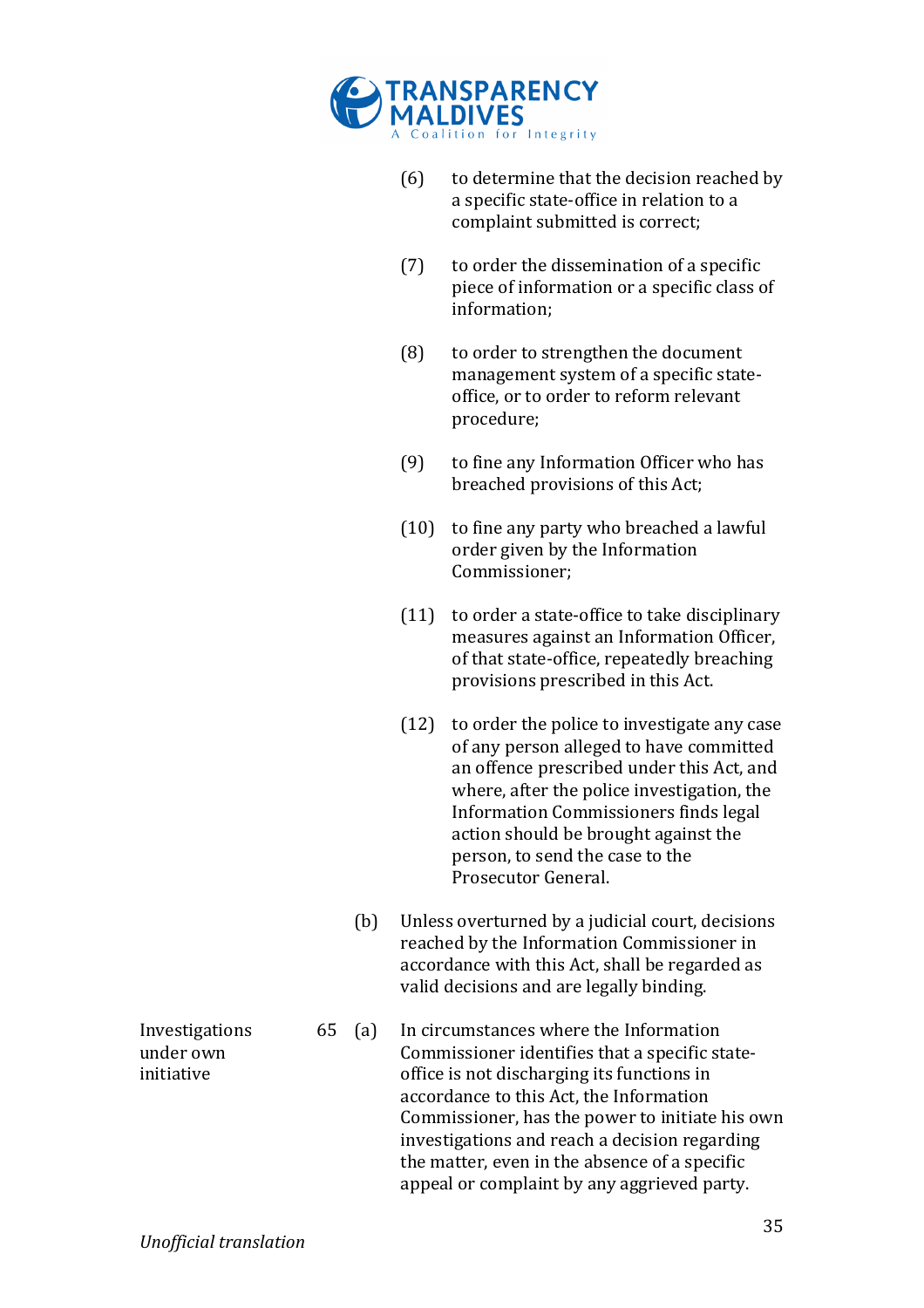

|                           |    | (b) | The Information Commissioner must complete<br>any investigation carried under subsection (a)<br>of this Act in reasonable time, and having<br>completed, must take measures in relation to<br>the case, from among the measures prescribed<br>under section 64 of this Act.                                                                                                                                                                    |
|---------------------------|----|-----|------------------------------------------------------------------------------------------------------------------------------------------------------------------------------------------------------------------------------------------------------------------------------------------------------------------------------------------------------------------------------------------------------------------------------------------------|
|                           |    | (c) | Where, after having investigated a case as<br>according to subsection (a) of this section, a<br>specific state-office is found to have discharged<br>its functions contrary to this Act, the<br>Information Commissioner must order that<br>state-office to correct them. The Information<br>Officer must also order the said state-office the<br>measures to be taken in order to correct them.                                               |
| <b>Delegating Power</b>   | 66 | (a) | The investigative powers vested in the<br>Information Commissioner under sections 49,<br>51 and 53 of this Act, can be delegated to<br>another capable party decided by Information<br>Commissioner, in writing.                                                                                                                                                                                                                               |
|                           |    | (b) | Notwithstanding subsection (a) of this section,<br>the powers of reaching decisions in appeals, and<br>powers ordering correction or reform vested in<br>the Information Commissioner under this Act,<br>may not be delegated to another party.                                                                                                                                                                                                |
| <b>Appeal Powers</b>      | 67 | (a) | Where there is a party unsatisfied with the<br>decision reached by the Information<br>Commissioner as under this Act, the party may<br>appeal the matter to the High Court, within 30<br>days from the date the decision was made or<br>should have been made. And in any such appeal<br>proceedings, the appellant has the onus of<br>establishing that he followed the law correctly<br>un his suit against the Information<br>Commissioner. |
|                           |    | (b) | A judicial court may only probe a decisions<br>made by the Information Commissioner under<br>this Act, in the appeal stage prescribed in this<br>section.                                                                                                                                                                                                                                                                                      |
| Complying to<br>Decisions | 68 |     | Where 45 (forty five) days have elapsed, without a<br>party neither appealing nor complying with a<br>decision made by the Information Commissioner, the                                                                                                                                                                                                                                                                                       |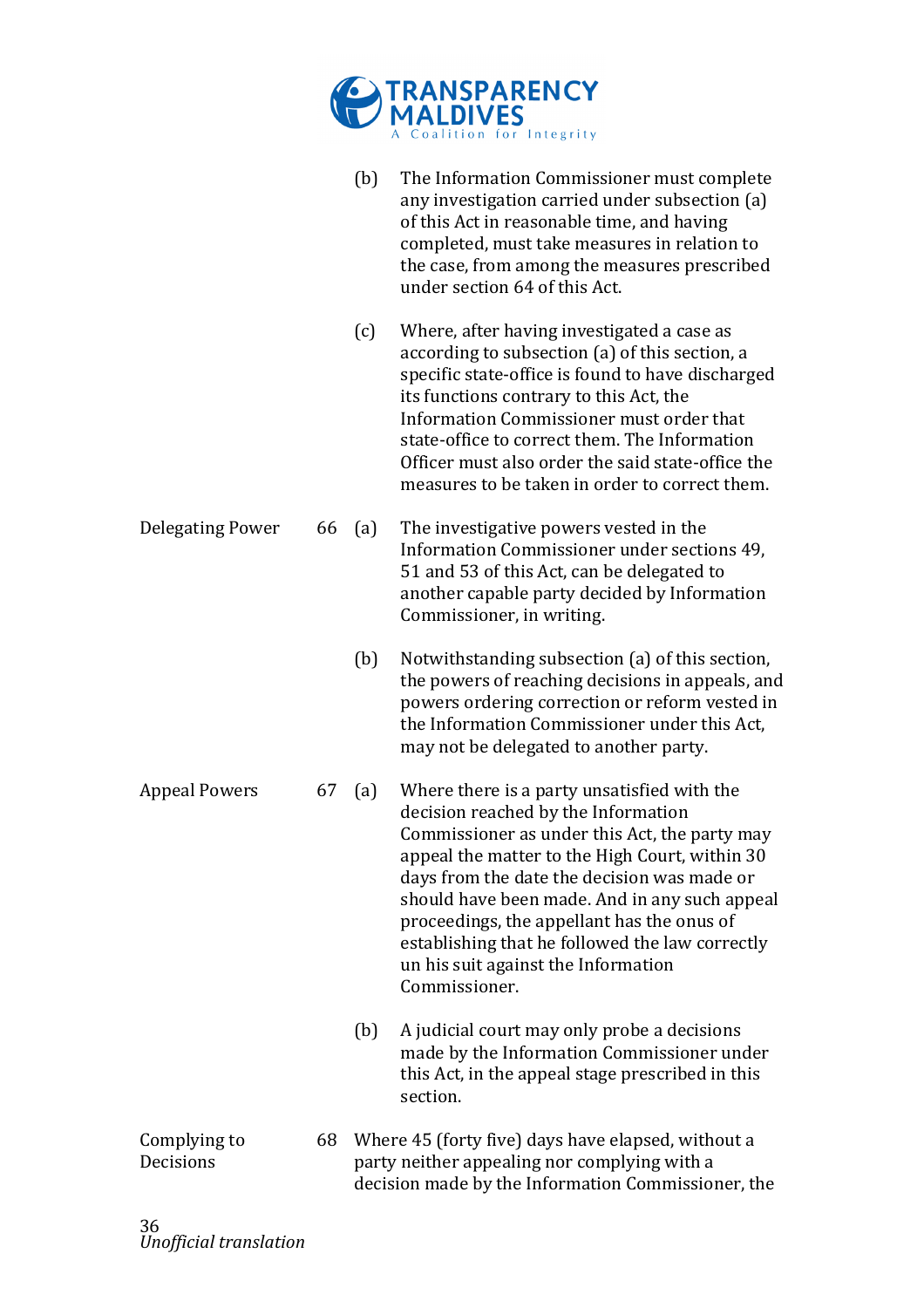

Commissioner may submit to the Office of the Prosecutor General, a request to send the matter to a judicial court, in order to take action against the party for disobeying an order lawfully issued under judicial or legal authority.

Immunity 69 (a) The Information Commissioner or any staff of the Information Commissioner's Office shall not be subject to any civil or criminal measure, for any action or omitting to act in good faith, in carrying out the responsibilities of Information Commissioner.

- (b) A person, having gained information of a wrongdoing, may not be subject to any disciplinary measures or punishment, regardless of any breach of a legal, administrative or employment obligation on his part, for releasing information on the wrongdoing. This is subject to him having acted in good faith to disclose the wrongdoing, and without having any other interest in the matter.
- (c) A person may not be subject to any civil or criminal measure or subject to punishment, for releasing information on an illegal act or an offense, or an act of corruption, or information regarding the potential to commit such an act, or place of such an act by a party.
- (d) No action for defamation or breach of duty of confidentiality may lie against a person in a state-office who in processing a request to access information under this Act, who believes, in good faith that access may duly be granted to such information under the Act.
- (e) No offense may lie against a person or his assistant, in a state-office who decided to provide a request to access information under this Act, believing in good faith that access may duly be granted to such information under the Act.
- $(f)$  Where an act or undertaking of a state-office was found to be conducted in good faith, in order to administer the provisions of this Act, the person who acted as such will not carry any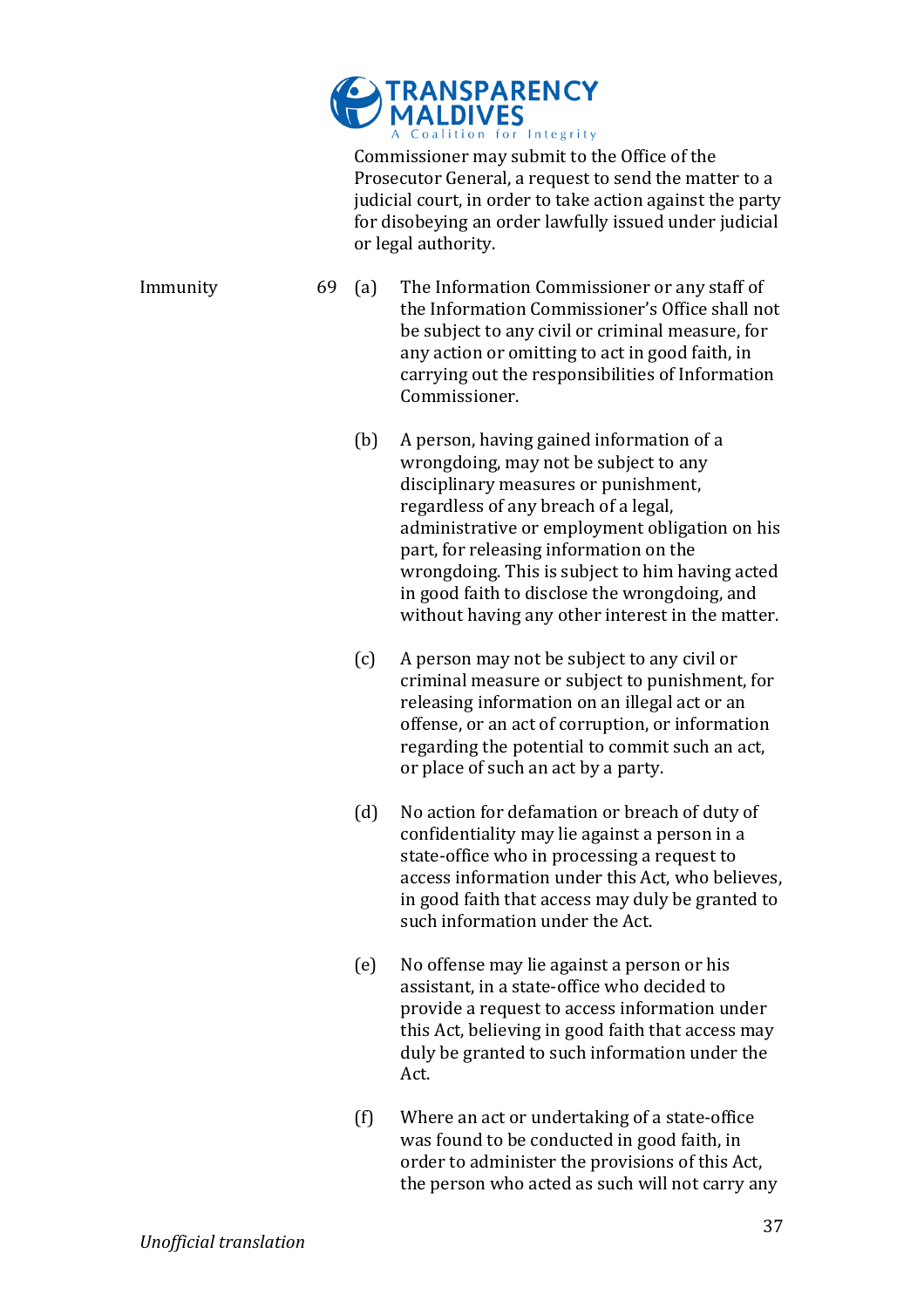

| <b>Exempt from</b><br>Liability | 70 | No criminal or civil suit shall be filed against any<br>person responsible to discharge the provisions of this<br>Act, where his action was carried out in good faith<br>whilst undertaking the responsibilities of this Act. |           |                                                                                                                                                                                          |
|---------------------------------|----|-------------------------------------------------------------------------------------------------------------------------------------------------------------------------------------------------------------------------------|-----------|------------------------------------------------------------------------------------------------------------------------------------------------------------------------------------------|
| Power of Fining                 | 71 | (a)                                                                                                                                                                                                                           |           | Where the Information Officer commits any of<br>the following, the Information Commissioner<br>must impose a fine on him, of not more than<br>5000 (five thousand) Rufiyaa.              |
|                                 |    |                                                                                                                                                                                                                               | (1)       | Refusal to accept a request for access to<br>information without justifiable reason;                                                                                                     |
|                                 |    |                                                                                                                                                                                                                               | (2)       | Refusal to provide access to information,<br>without justifiable reason, within the<br>time limits prescribed in this Act;                                                               |
|                                 |    |                                                                                                                                                                                                                               | (3)       | Refusal to provide information with bad<br>intent;                                                                                                                                       |
|                                 |    |                                                                                                                                                                                                                               | (4)       | providing incomplete or misleading or<br>incorrect information                                                                                                                           |
|                                 |    | (b)                                                                                                                                                                                                                           | this Act. | The Information Commissioner must order a<br>state-office to take disciplinary measures<br>against an Information Commissioner as having<br>repeatedly breached provisions prescribed in |
|                                 |    | (c)                                                                                                                                                                                                                           |           | The Information Commissioner has the power<br>to charge a fine of not more than 25,000<br>(twenty-five thousand) Rufiyaa for the<br>following matters:                                   |
|                                 |    |                                                                                                                                                                                                                               | (1)       | Where the state-office or the Information<br>Officer obstructs duties to be carried out<br>under this Act;                                                                               |
|                                 |    |                                                                                                                                                                                                                               | (2)       | Obstruction of the duties to be carried<br>out by the Information Commissioner<br>under this Act;                                                                                        |
|                                 |    |                                                                                                                                                                                                                               | (3)       | Destroying information subject to a<br>request of access, with bad intent;                                                                                                               |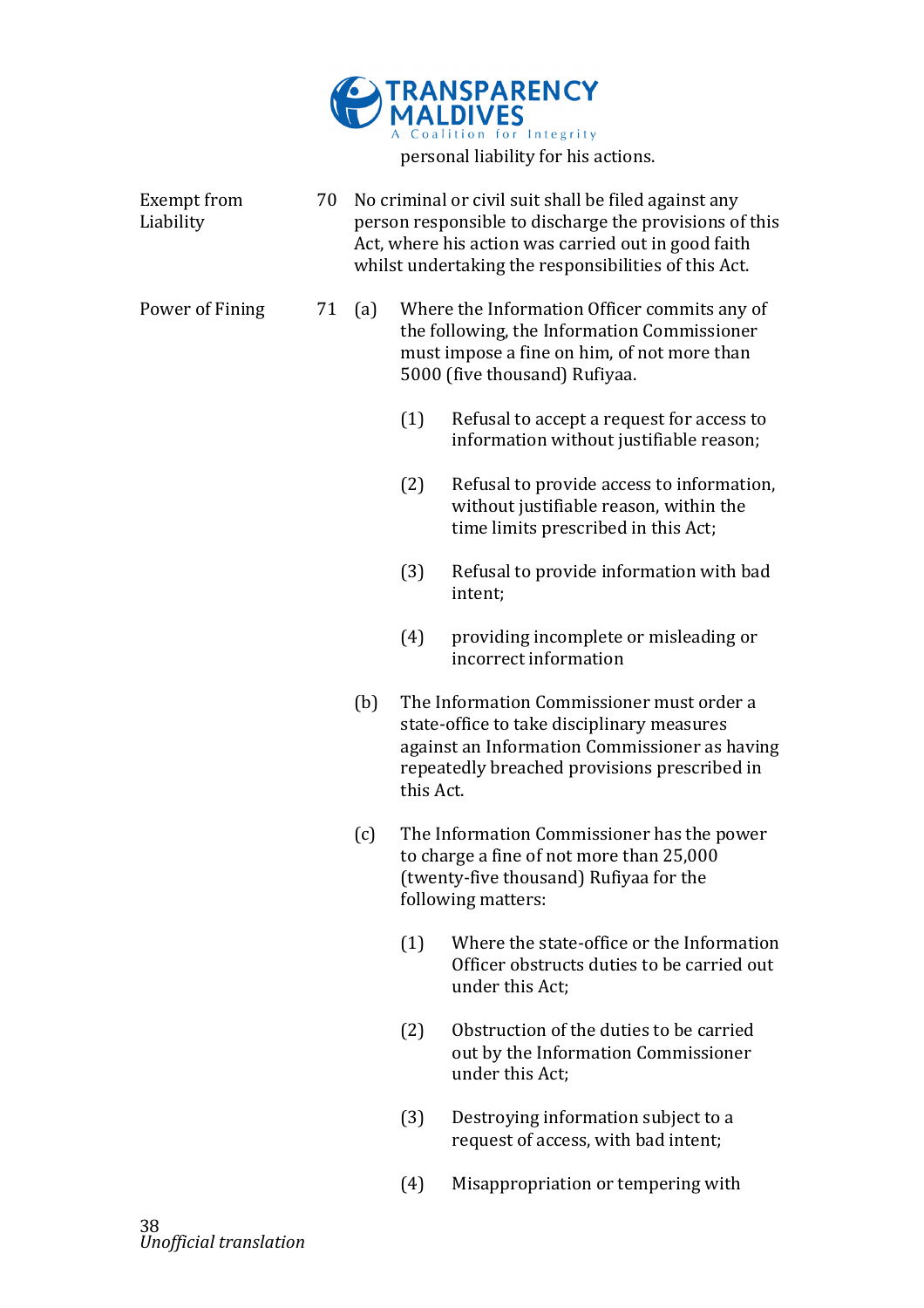

information held at a state-office contrary to decided procedure.

### **Chapter Eleven General Rules**

| Applying the law<br>to certain bodies | 72 | Associations and Organizations functioning in the<br>Maldives under funds from state budget, or under<br>funds received from a foreign government, or under<br>funds from an international body, notwithstanding<br>what is stated otherwise in another statute, shall be<br>applicable to all the provisions that are applicable to<br>the state-offices under this Act. And all provisions of<br>this Act that are administered upon state-offices shall<br>be equally applied to these bodies. |     |                                                                                                                                                                                                                                                       |
|---------------------------------------|----|---------------------------------------------------------------------------------------------------------------------------------------------------------------------------------------------------------------------------------------------------------------------------------------------------------------------------------------------------------------------------------------------------------------------------------------------------------------------------------------------------|-----|-------------------------------------------------------------------------------------------------------------------------------------------------------------------------------------------------------------------------------------------------------|
| Formulation of<br>Regulations         | 73 | (a)                                                                                                                                                                                                                                                                                                                                                                                                                                                                                               |     | The regulations necessary to implement the<br>provisions of this Act, according to the<br>intentions of this Act shall be formulated and<br>enforced by the Information Commissioner.                                                                 |
|                                       |    | (b)                                                                                                                                                                                                                                                                                                                                                                                                                                                                                               |     | In formulation and enforcement of regulations<br>mentioned in subsection (a) of this section, the<br>Information Commissioner must consult those<br>likely to be affected or those required to<br>administer the regulations.                         |
|                                       |    | (c)                                                                                                                                                                                                                                                                                                                                                                                                                                                                                               |     | Without limiting the scope of the discretion<br>vested in the Information Commissioner as<br>under subsection (a) of this section, the<br>Information Commissioner has the power to<br>formulate and enforce regulations on the<br>following matters; |
|                                       |    |                                                                                                                                                                                                                                                                                                                                                                                                                                                                                                   | (1) | further guideline on information<br>dissemination;                                                                                                                                                                                                    |
|                                       |    |                                                                                                                                                                                                                                                                                                                                                                                                                                                                                                   | (2) | training of employees;                                                                                                                                                                                                                                |
|                                       |    |                                                                                                                                                                                                                                                                                                                                                                                                                                                                                                   | (3) | submission of report to the Information<br>Commissioner;                                                                                                                                                                                              |
|                                       |    |                                                                                                                                                                                                                                                                                                                                                                                                                                                                                                   | (4) | providing of notices as stipulated by the<br>Act;                                                                                                                                                                                                     |
|                                       |    |                                                                                                                                                                                                                                                                                                                                                                                                                                                                                                   | (5) | administrative guidelines and norms to<br>be enforced to fully utilize this Act.                                                                                                                                                                      |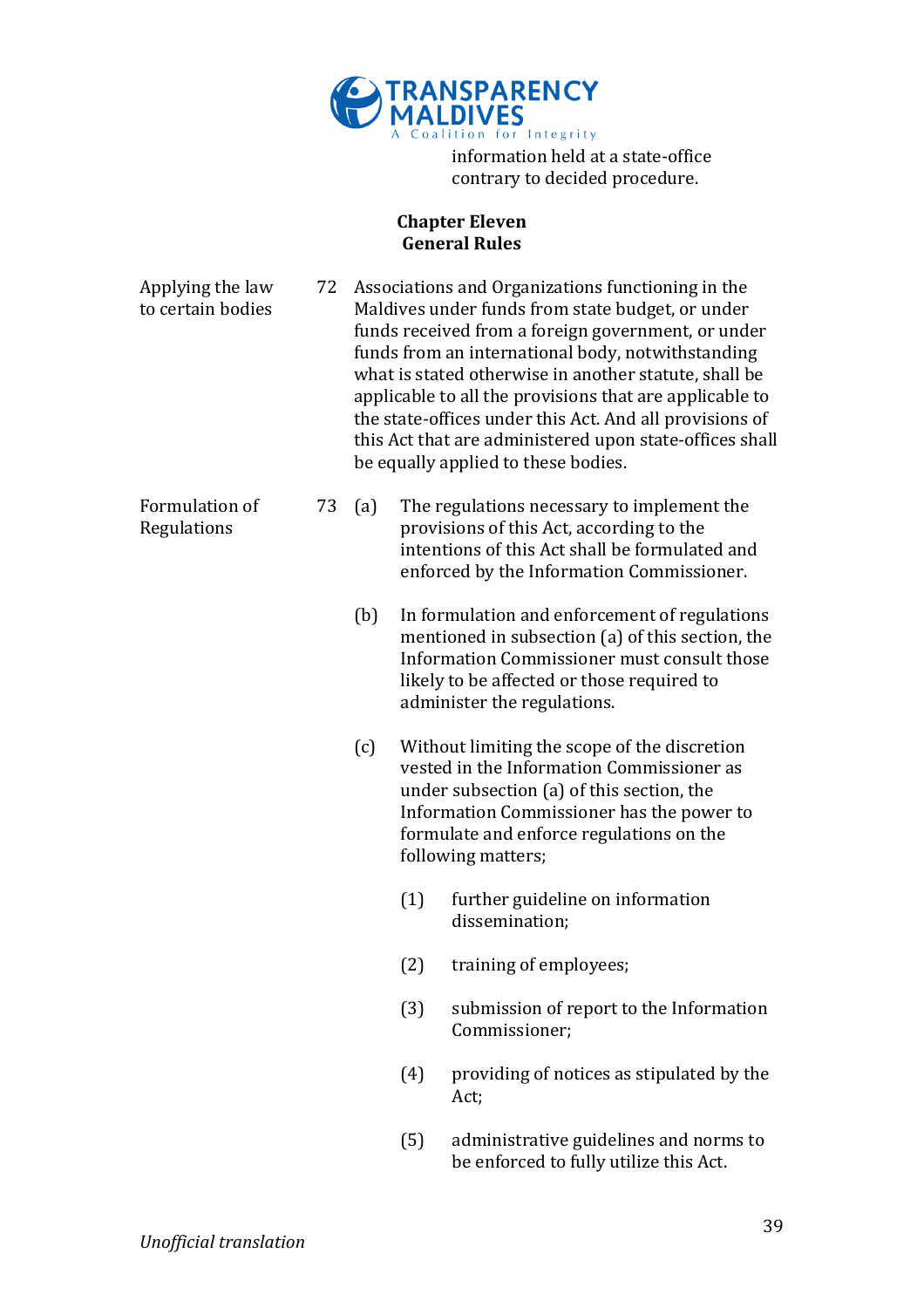

|                                             |    | (d)<br>Regulations to be formulated under this action<br>shall be enacted and publicized within 6 months<br>from the date this Act is implemented and<br>published in the Government Gazette.                                                                                                                                               |
|---------------------------------------------|----|---------------------------------------------------------------------------------------------------------------------------------------------------------------------------------------------------------------------------------------------------------------------------------------------------------------------------------------------|
| Prioritizing the<br>Right to<br>Information | 74 | In enforcing and interpreting provisions of this Act,<br>the onus shall be on the interest of fully enabling the<br>right to information.                                                                                                                                                                                                   |
| Enforcement date<br>of the Act              | 75 | This Act shall come into force 6 (six) months after it is<br>passed, assented and is published in the Government<br>Gazette.                                                                                                                                                                                                                |
| Definitions                                 | 76 | In this Act, unless stated otherwise:                                                                                                                                                                                                                                                                                                       |
|                                             |    | "Information Commissioner" refers to the<br>Information Commissioner appointed under this Act<br>or the body or party entrusted with his<br>responsibilities.                                                                                                                                                                               |
|                                             |    | "Information Officer" refers to the employee or<br>employees designated by the highest officer of the<br>state-office, from among the employees at the state-<br>office who are not in the rank of high-ranking<br>officials, appointed to undertake the responsibilities<br>mentioned in section 36 of this Act, at state-office<br>level; |
|                                             |    | "Information" refers to any kind of information, or<br>any information produced at any given date, or any<br>information produced at any given party, or any<br>information stored in any device, held and<br>maintained by a state-office, and that which does not<br>belong to a third party;                                             |
|                                             |    | "person" shall include natural and legal personalities;                                                                                                                                                                                                                                                                                     |
|                                             |    | "Review Committee" refers to the committee formed<br>under section 41 (a) of this Act, consisting of more<br>than 3 people from among high-ranking officials of a<br>state-office, entrusted to review an appeal a decision<br>made by an Information Officer.                                                                              |
|                                             |    |                                                                                                                                                                                                                                                                                                                                             |

"State-Office" shall include the executive, the legislature and the judiciary, independent institutions, independent offices, security services and councils elected under the Constitution. Also included are those bodies party to any state